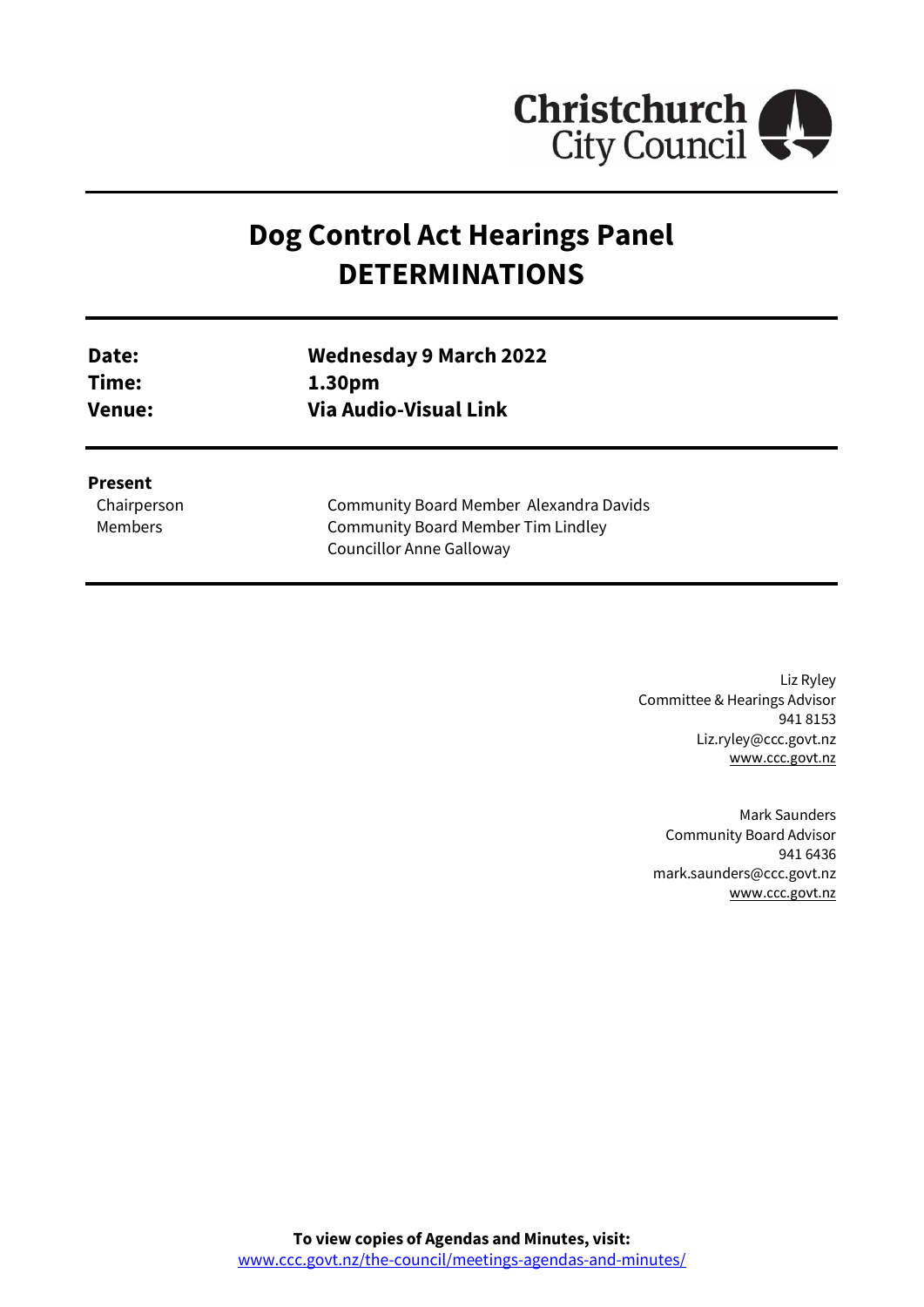

## **Election of a Chair**

It was resolved on the motion of Councillor Anne Galloway, seconded by Community Board Member Tim Lindley, that Community Board Member Alexandra Davids be appointed Chairperson of the Hearings Panel for the hearings scheduled for this date.

The Christchurch City Council Hearings Panel convened on 9 March 2022 to hear objections as follows under the Dog Control Act 1996, which were dealt with in this order:

#### **1. First Hearing at 1.30pm -regarding dogs named 'Charlie' and 'Eve'**

Hearing of an objection by **JOSEPH SIMON WYNN** of Christchurch, pursuant to s 33B of the Act, to classifications of his dogs, 'Charlie' and 'Eve', as menacing under s 33A(1)(b)(i) of the Act by Christchurch City Council Animal Management.

The Hearings Panel heard on this date the evidence and submissions (summarised in its decision) of the Objector, Animal Management Team, and the Complainant in regard the incident leading to the classifications objected to, and at 2.23pm reserved its decision in this matter, which is attached hereto and was confirmed as noted at its base.

Refer page 3 below for the determination relating to Charlie and Eve.

#### **2. Second Hearing at 2.30pm -regarding dog named 'Tyson'**

Hearing of an objection by **ELIZMA SUE GREEN** of Christchurch, pursuant to s 33B of the Act, to classification of her dog, 'Tyson', as menacing under s 33A(1)(b)(i) of the Act by Christchurch City Council Animal Management.

The Hearings Panel heard on this date the evidence and submissions (summarised in its decision) of the Objector, Animal Management Team, and the Complainant in regard the incident leading to the classification objected to, and at 3.15pm reserved its decision in this matter, which is attached hereto and was confirmed as noted at its base.

Refer page 22 below for the determination relating to Tyson.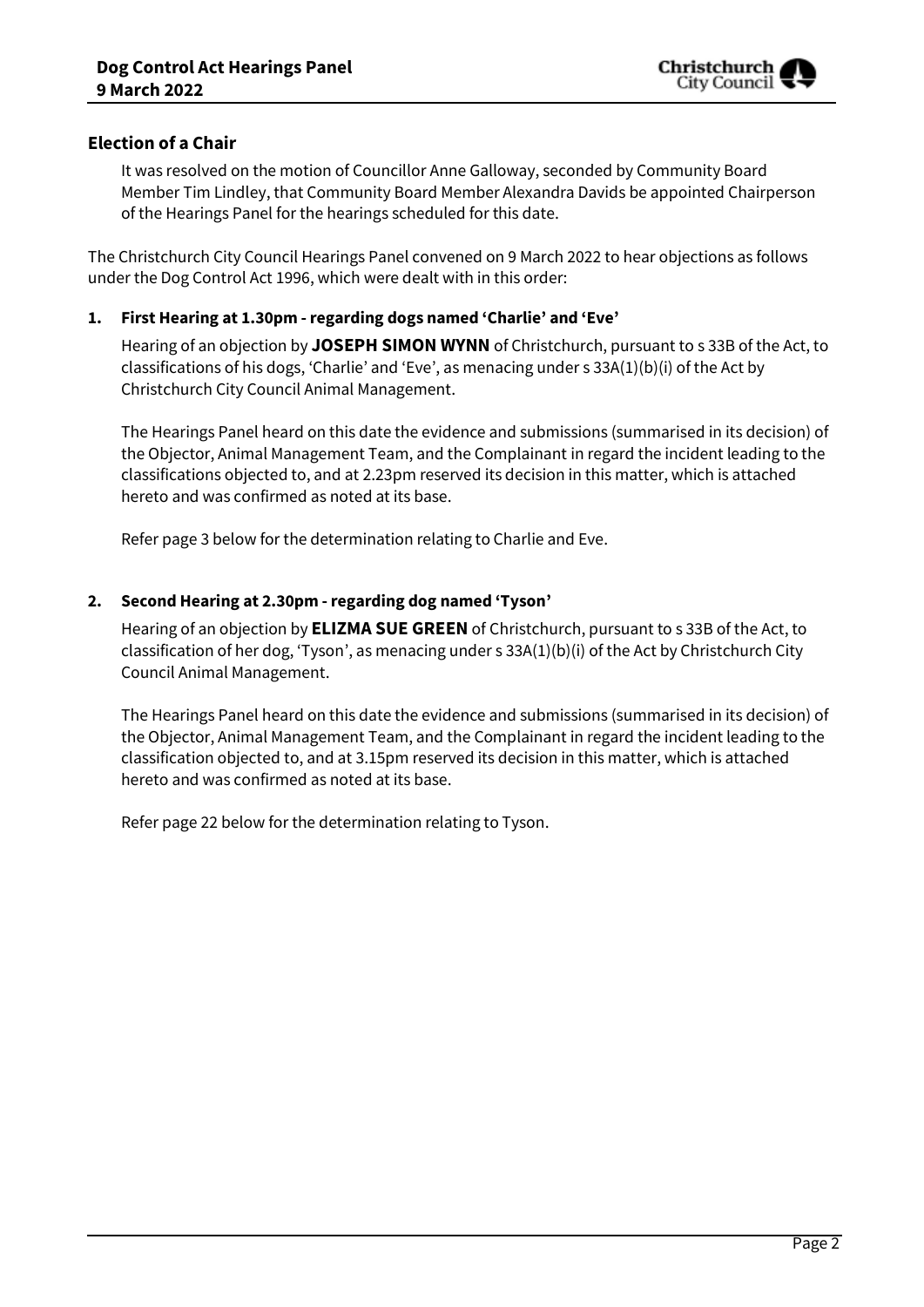

## **BEFORE THE HEARINGS PANEL OF THE CHRISTCHURCH CITY COUNCIL**

|                                 | <b>IN THE MATTER</b>                                                                                                                  |                                                                                    | of the Dog Control Act 1996                                                                                                                                                                                                                                                  |
|---------------------------------|---------------------------------------------------------------------------------------------------------------------------------------|------------------------------------------------------------------------------------|------------------------------------------------------------------------------------------------------------------------------------------------------------------------------------------------------------------------------------------------------------------------------|
|                                 | <b>AND</b>                                                                                                                            |                                                                                    |                                                                                                                                                                                                                                                                              |
|                                 | <b>IN THE MATTER</b>                                                                                                                  |                                                                                    | of an objection of JOSEPH SIMON WYNN of<br>Christchurch to the classification by the Christchurch<br>City Council Animal Management Team under Section<br>33A(1)(b)(i) of his two-year-old, male, white coloured,<br>Swiss Shepherd dog named 'Charlie' as a menacing<br>dog |
|                                 | <b>AND</b>                                                                                                                            |                                                                                    |                                                                                                                                                                                                                                                                              |
|                                 | IN THE MATTER                                                                                                                         |                                                                                    | of an objection of JOSEPH SIMON WYNN of<br>Christchurch to the classification by the Christchurch<br>City Council Animal Management Team under Section<br>33A(1)(b)(i) of his four-year-old, female, black<br>coloured, German Shepherd dog named 'Eve' as a<br>menacing dog |
| Hearing:                        | Via Audio-Visual Link<br>9 March 2022 at 1.30pm                                                                                       |                                                                                    |                                                                                                                                                                                                                                                                              |
| Panel:                          | Community Board Member Alexandra Davids (Chairperson)<br><b>Community Board Member Tim Lindley</b><br><b>Councillor Anne Galloway</b> |                                                                                    |                                                                                                                                                                                                                                                                              |
| Appearances                     |                                                                                                                                       |                                                                                    |                                                                                                                                                                                                                                                                              |
| for the Objector:               |                                                                                                                                       | Joseph Wynn (Objector)<br>Objector's partner<br>Objector's witness                 |                                                                                                                                                                                                                                                                              |
| for the Animal Management Team: |                                                                                                                                       | Lionel Bridger (Manager Animal Services)<br>Sean Quinn (Animal Management Officer) |                                                                                                                                                                                                                                                                              |
| Determination:                  | 7 April 2022                                                                                                                          |                                                                                    |                                                                                                                                                                                                                                                                              |
| <b>Hearings Advisors:</b>       |                                                                                                                                       | Liz Ryley and Mark Saunders                                                        |                                                                                                                                                                                                                                                                              |

## **DETERMINATION OF THE HEARINGS PANEL OF THE CHRISTCHURCH CITY COUNCIL**

*(Dog Control Act 1996, section 33B)* \_\_\_\_\_\_\_\_\_\_\_\_\_\_\_\_\_\_\_\_\_\_\_\_\_\_\_\_\_\_\_\_\_\_\_\_\_\_\_\_\_\_\_\_\_\_\_\_\_\_\_\_\_\_\_\_\_\_\_\_\_\_\_\_\_\_\_\_\_

## **The classification of Charlie as menacing is upheld The classification of Eve as menacing is upheld**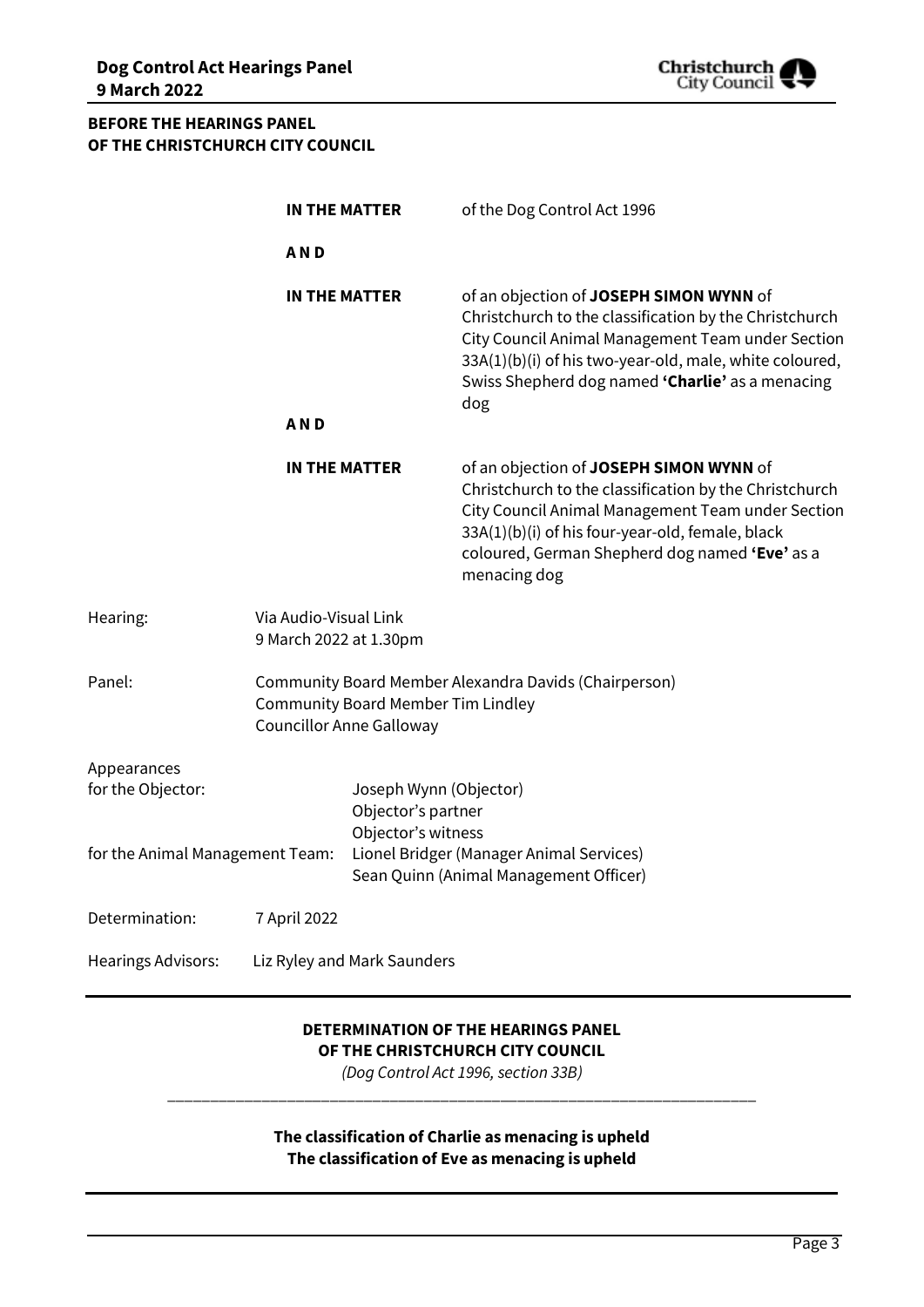#### **REASONS OF THE HEARINGS PANEL**

#### **INTRODUCTION**

[1] The hearing was held to consider an objection received from dog owner, Joseph Simon Wynn ('the Objector'), to the classification by the Christchurch City Council Animal Management Team ('Animal Management') under section 33A(1)(b)(i) of the Dog Control Act 1996 ('the Act') of his:

- two-year-old, male, white coloured, Swiss Shepherd dog named 'Charlie'; and
- four-year-old, female, black coloured, German Shepherd dog named 'Eve';

as 'menacing' dogs – which classification creates special obligations imposed on the dog owner by, and described within, sections 33E-33F of the Act.

[2] Section 33A(1)(b)(i) of the Act, under which Charlie and Eve were classified, relates to a dog that a territorial authority considers may pose a threat to any person, stock, poultry, domestic animal, or protected wildlife because of an observed or reported behaviour of the dog.

[3] Under section 33A(2) of the Act a territorial authority may classify such a dog as 'menacing', and following a report that Charlie and Eve had, on 29 October 2021, attacked stock, the Manager of Animal Management under his delegated authority from the territorial authority in which the Objector and his dogs reside did so classify Charlie and Eve as 'menacing' dogs by causing to be given to the Objector notice of the classifications and other prescribed matters, including his right to object to the classifications under section 33B of the Act.

[4] The Objector exercised his right to object to the classifications of Charlie and Eve as 'menacing' and in accordance with his right to be heard in support of his objection they were referred to the Hearings Panel of the Christchurch City Council as the body with the delegated authority to hear and determine the objection.

[5] The Hearings Panel on 9 March 2022 heard the Objector's evidence and submissions, and also heard from Animal Management in relation to the incident leading to the classification of Charlie and Eve, having previously received a report from Lionel Bridger, Manager Animal Services, together with the evidence collected by the Investigating Animal Management Officer relating to the incident and classifications.

[6] This report notifies the determination of the Hearings Panel that:

- the classification of the Objector's dog, Charlie, as 'menacing' is **upheld**;
- the classification of the Objector's dog, Eve, as 'menacing' is **upheld**;

and the reasons for its determination in accordance with section 33B(3) of the Act. The determination that the classification of both Charlie and Eve is 'upheld' signifies that they both remain and will continue to be classified 'menacing' and the relevant special obligations thus imposed by the Act in relation to 'menacing' dogs must be adhered to or the consequences for non-adherence set out in s 33EC of the Act will apply.

#### **BACKGROUND**

[7] On 29 October 2021 the Council received a complaint from the Complainant alleging that that day he observed a black German Shepherd chasing an alpaca in a paddock at 201 Bridle Path Road, and in a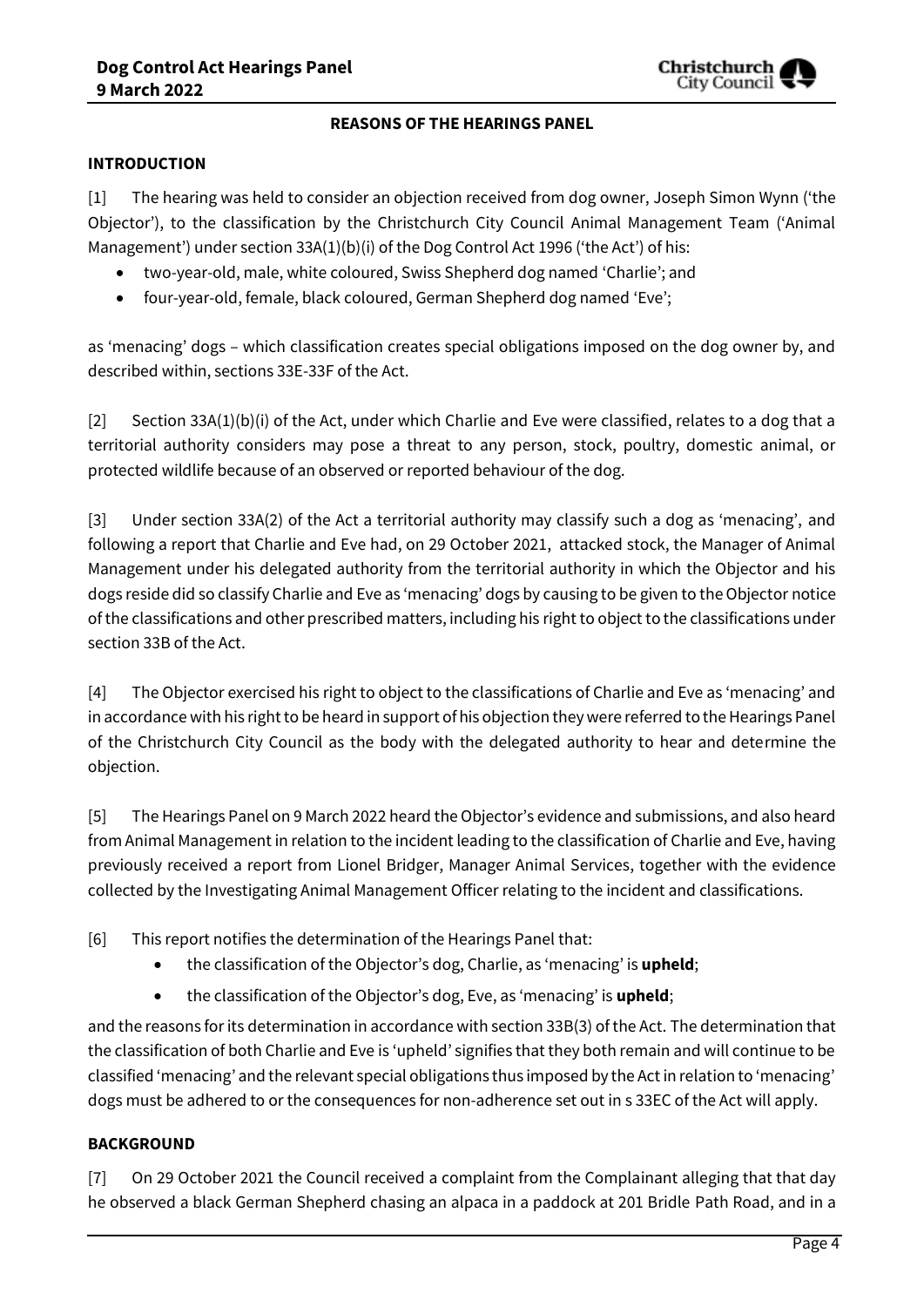neighbouring paddock, five sheep lying down on their backs. He observed a white German Shepherd attacking another sheep, and sheep jumping fences, with some caught in the fences trying to escape. Also one sheep visibly bleeding with lacerations around the neck and face.

[8] The Complainant was approached by the dog owner looking for his white dog. The dog owner organised a vet to attend to the injured sheep and advised he would cover all vet fees.

[9] When the Investigating Officer's statements and evidence collected were assessed by the Manager with the delegated authority to make the decision, Animal Management determined that both Charlie and Eve may pose a threat and would both be classified 'menacing' under section 33A(1)(b)(i) of the Dog Control Act (which relates to a dog that a territorial authority considers may pose a threat to any person, stock, poultry, domestic animal, or protected wildlife, because of (i) any observed or reported behaviour of the dog).

[10] The Council subsequently received from the Objector a formal objection to the classification of his dogs, Charlie and Eve, as 'menacing'. The objection triggered the appointment of a Hearings Panel to hear the objection with delegated authority to uphold or rescind the classification after having regard, pursuant to Section 33B(2) of the Act, to:

- (a) the evidence which formed the basis for the classification;
- (b) the steps taken by the owner to prevent any threat to the safety of persons or animals;
- (c) the matters relied on in support of the objection; and
- (d) any other relevant matters.

The Hearings Panel had regard to these matters in reaching its determination as summarised in this report.

[11] The following report and assessment summarises a considerable volume of oral and written evidence and submissions presented to the Hearings Panel. It is not intended to be exhaustive in its scope or to present a transcript, but rather to summarise and identify what were considered to be the salient points.

## **THE HEARING**

## **Submissions of the Animal Management Team**

[12] The Manager Animal Services appeared at the hearing to speak to his decision to classify Charlie and Eve as menacing, which was subject to the objection to be determined by the Hearings Panel. In his report he outlined the circumstances leading to the dog attack and the relevant section of the Dog Control Act, i.e. section 33 that stipulates a territorial authority may classify a dog as menacing.

[13] Mr Bridger summarised for the Hearings Panel the facts on which the decision to classify the Objector's dogs as 'menacing' was based referring to his report. Animal Management escalated the compliance, i.e. a warning was not appropriate in this instance as often the dogs are not identified. He noted the dog owner had covered all the vet bills. Classifying the dogs as menacing was the most appropriate action Mr Bridger submitted. He listed considerations for this as: (a) both dogs left the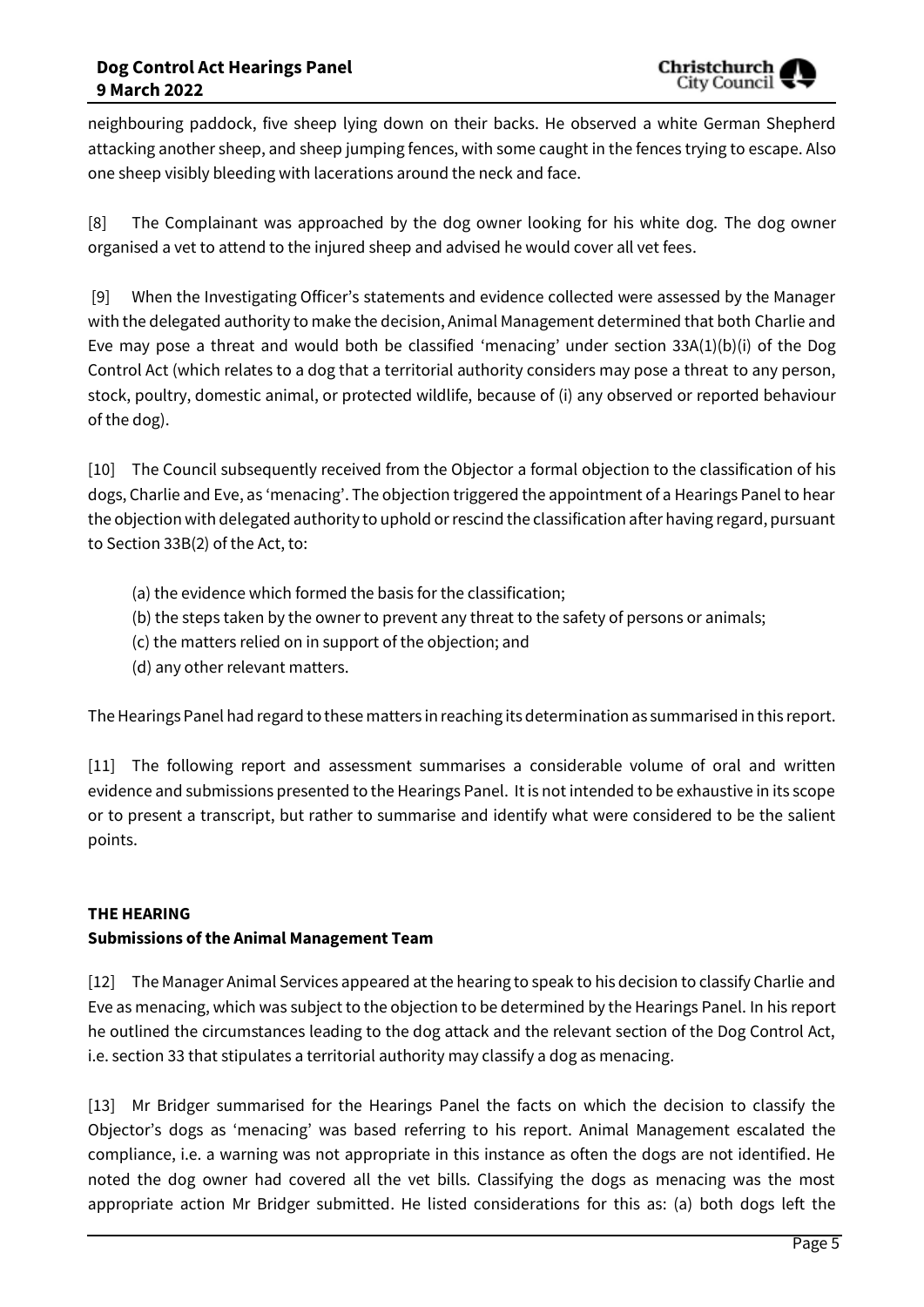property; and (b) the dogs entered another property and chased and harassed livestock of another property owner.

[14] Mr Bridger responded to questions of clarification from the Hearings Panel. He clarified that the starting point of consideration was whether a warning was appropriate in the circumstances. Then the injuries are looked at. In other situations of a similar nature when there were no injuries and hardly any contact a warning would be considered. If the dogs were to be placed in a similar situation in future, did escape and access other property where animals were kept, Mr Bridger opined that when the dogs were together they demonstrated a high level of prey drive, and he felt they would do so again. They are not bad dogs, but in different circumstances may offend again.

[15] The Investigating Officer had initially provided the following case summary of the incident leading to the classification:

*On Friday 29th October 2021 at approximately 11.45, the complainant and his co worker were in the office…when he saw what he described as a black German Shepherd chasing one of their alpacas. They immediately went outside to scare the dog away. The complainant chased the dog which ran back to one of their adjacent paddocks that was out of view of the office and around 100m away.*

*As he reached this paddock he could see 5 sheep lying on their backs up against fences and not appearing to move. He then spotted another dog, a white German Shepherd with a pink harness chasing and attacking another sheep.*

*The complainant described the white dog as the more aggressive of the two and was not easily deterred from chasing and attacking the sheep. Sheep were jumping fences and some were caught in fences trying to escape. The complainant saw the white dog snapping at the sheep while the black dog he only saw chasing them. Eventually the dogs jumped their rear two fences out onto the Ferrymead Park to the west and ran away.*

*Whilst the complainant's colleague contacted Animal Management the complainant went to look for the dogs in Ferrymead Park.*

*Around 12pm the complainant was approached by a Suzuki jimny car with the black German Shepherd in the back. The dog owner was asking people if they had seen his white dog. The complainant advised the owner the dogs had just mauled and chased his sheep.*

*The dog owner eventually followed the complainant over to his paddock and passed on his phone number but then disappeared to ask someone else about the dog.*

*The complainant then went back to check on his stock. He found all of the sheep and alpacas were very scared and half were cowered in the corner of an open woodshed. One young sheep was visibly bleeding with lacerations around neck and face. He eventually managed to herd the sheep to their yards back near the house.*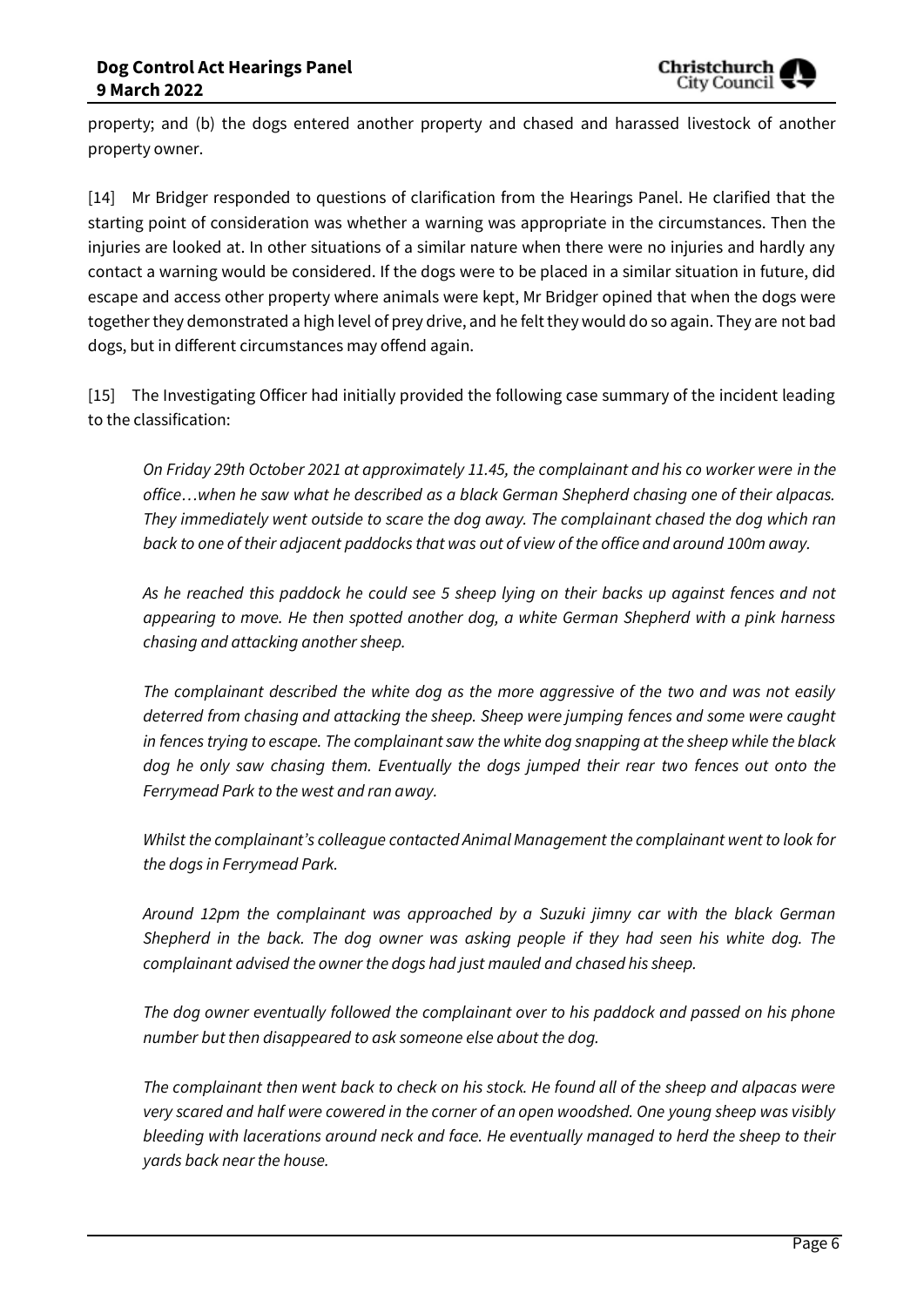*The dog owner had rung and offered to organise a vet to come out and attend to the injured sheep. The sheep were noticeably shocked and still panting heavily several hours later.*

*The dog owner did make repeated contact and update the complainant on the situation with the vet and to apologise. Around 2.30pm a vet arrived, the dog owner also attended and was apologetic and said he would cover all vet fees.*

*The vet assessed the most injured sheep with the others appearing ok. Stitches were required to a large bite mark to the throat which appeared to just miss the oesophagus. Further bites to the ear, neck and face were cleaned and an antibiotic injection given. Neck bite has just missed carotid artery. Face had deep puncture wound from dogs teeth. An antibiotic injection was left for the complainant to administer on Sunday 31st October 2021.*

*The complainant had to call the vet out again on Monday 1st November 2021 as they found another sheep with a badly swollen eye which was suspected to be as a result of being chased into a fence.*

## *Mitigating Circumstances:*

*Both dogs Eve and Charlie are currently registered, microchipped and neutered.*

*No previous history linked to dog called Charlie.*

*Dog owner has been co-operative, taken responsibility and provided a statement. He had been out searching for the dogs once he realised they were missing.*

*Dog owner arranged for a vet to attend to the sheep injuries and will cover all costs for that treatment.*

*Complainant was able to scare off the dogs which is highly likely to have minimised damage caused by dogs.*

## *Aggravating Circumstances:*

*One previous impound ticket…for Eve in March 2019 - dog was being collected by the owner as I arrived. His front sliding door had been left open and dog escaped property as there are no boundary fences.*

*There is still no fencing at the dog property …*

*Moderate injuries to single black sheep; is expected to make a full recovery. One other sheep injured suspected to be caused by being chased into a fence by these dogs. It is considered likely to lose its eye.*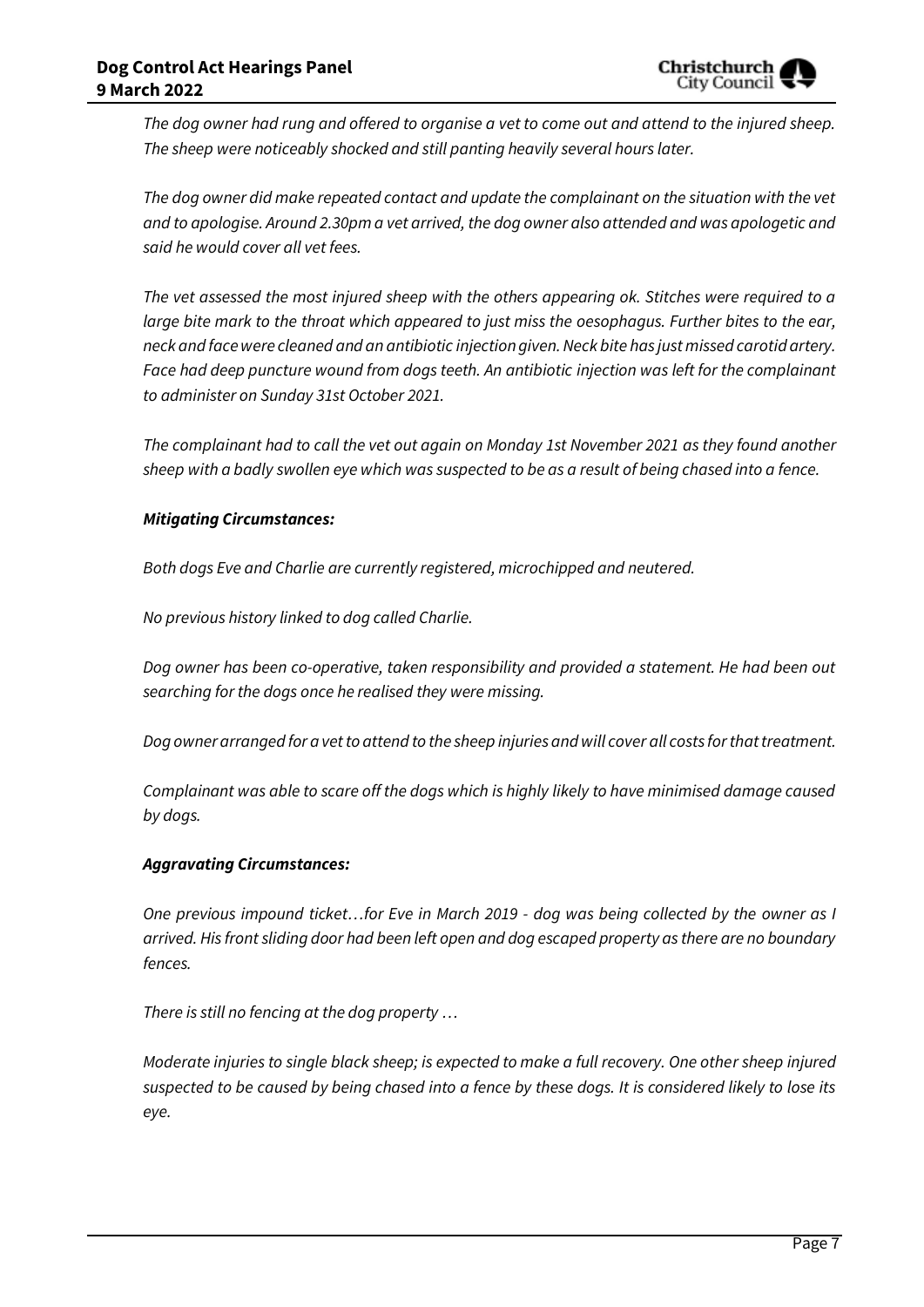#### *Officer Recommendation:*

*The dog owner is liable for damages related to this attack and should continue to pay all costs in full.*

*The dog called Charlie, a 2 year old, male, white Swiss Shepherd be classified menacing dog.*

*The dog called Eve, a 4 year old, female, black German Shepherd be classified menacing dog.*

## **Evidence of the Owner of the Stock that were Attacked ('the Complainant')**

[16] The complainant had provided the following statement to the Investigating Officer:

*On 29/10/2021 my co-worker and I were in the office…when I saw a black German Shepherd dog chasing one of our alpacas in the paddock.*

*We immediately went outside to scare the dog away. I chased the dog which ran back to one of our adjacent paddocks that was out of view of the office and around 100m away.*

*As I reached this paddock I could see 5 sheep lying on their backs up against fences and not appearing to move. I then spotted another dog, a white German Shepherd with a pink harness chasing and attacking another sheep. The white dog appeared to be the more aggressive of the two and was not easily deterred from chasing and attacking the sheep.*

*Sheep were jumping fences and some were caught in fences trying to escape. Eventually the white dog jumped the rear two fences out onto the Ferrymead Park to the west and ran away. The black dog wasn't as confident and took a while to jump the fences. We assume this is most likely where they came from as well. We saw the white dog snapping at sheep while the black dog we only saw chasing them.*

*While this was occurring my colleage was ringing animal control. I then went to look for the dogs and owner in Ferrymead Park.*

*Around 12pm I was approached by a Suzuki jimny car with the black dog in the back. The owner was asking people if they had seen the white dog. I told him I had and I was also looking for it as it had just mauled and chased my sheep. Initially the owner just seemed worried about finding his dog and didn't show much worry for the damage done. He proceeded to follow me over to the paddock and gave me his phone number but then disappeared to ask someone else about the dog.*

*I then went back to check on the stock. All of the sheep and alpacas were very scared and half were cowered in the corner of an open woodshed. One young sheep was visibly bleeding with lacerations around neck and face. I eventually managed to herd the sheep to our yards back near the house. Sean from Animal control arrived and took some notes.*

*The dog owner had rung and offered to organise a vet to come out and attend to the injured sheep. The sheep were noticeable shocked and still panting heavily several hours later.*

*The dog owner did make repeated contact and update me on the situation with the vet and to apologise. Around 2.30pm a Vet arrived, the dog owner also attended and was apologetic and said he would cover all vet fees etc. The vet assessed the most injured sheep with the others appearing ok.*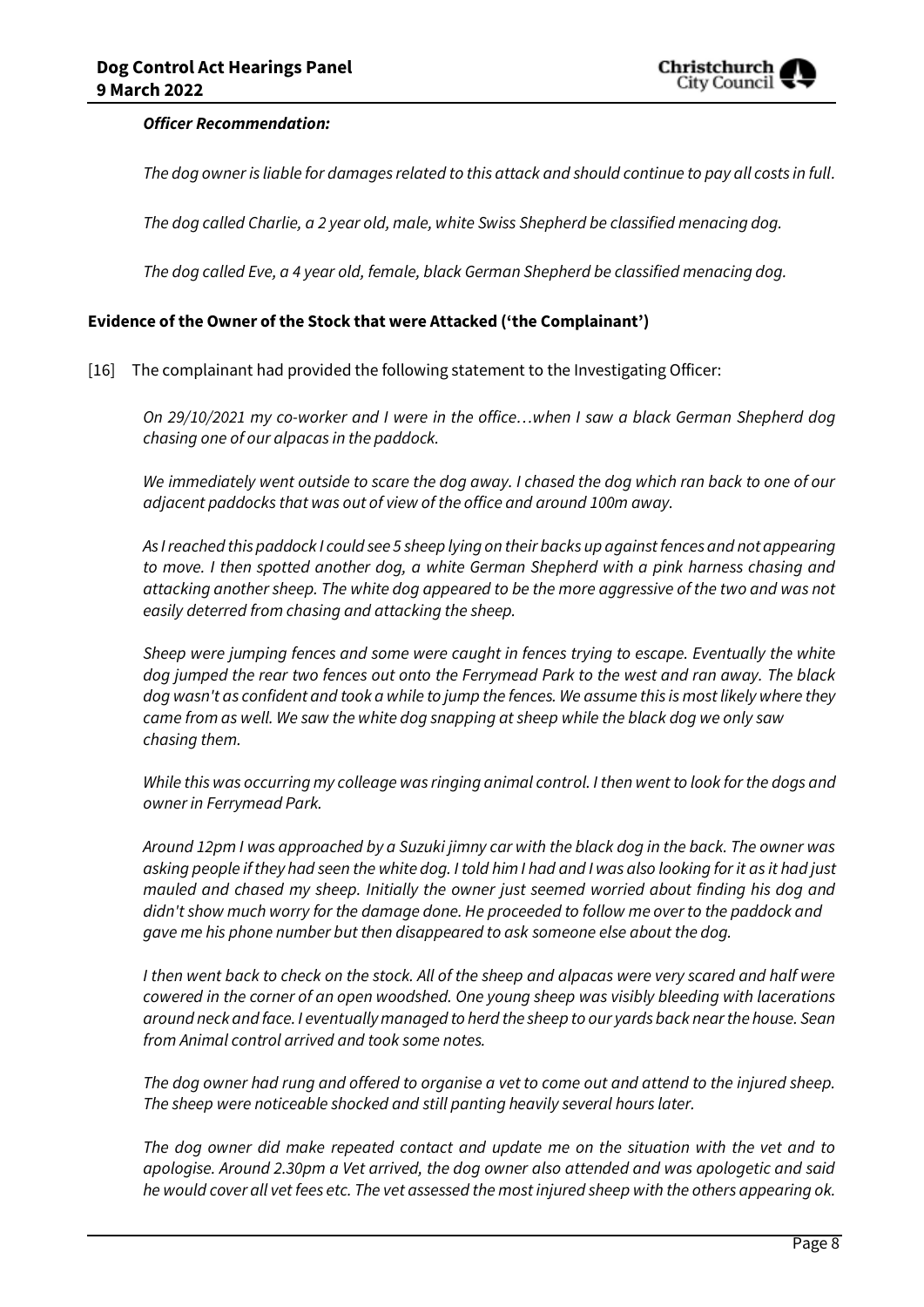*Stitches were required to a large bite mark to the throat which appeared to just miss the oesophagus. Further bites to the ear, neck and face were cleaned and an antibiotic injection given. Neck bite has just missed carotid artery. Face had deep puncture wound from dogs teeth. Antibiotic injection left for us to administer on Sunday.*

*I have also been made aware by another local Heathcote resident that dogs of the same description were attacking sheep in the farmers paddock further up [the] Road 10 days ago….I am also aware of another report on the local…facebook page on Oct 4th "two dogs running around paddocks by …Path, are they with someone or lost. They look like they are wearing harnesses."*

*It is concerning if this has happened before recently, as the Vet said, the dogs will have the taste of blood now and likely to happen again if opportunity presents. We also have young children often in the paddocks that would be easy targets if caught up in an event like this. Luckily we are not lambing this year as we typically would have 20-30 3-5 week old lambs also in the paddock at this time of year.*

*We had to get the vet out again on Monday 1st November 2021 as we found another sheep with an eye injury which he said was most likely caused by the sheep running into a fence. The vet prescribed cream but there is a good chance the sheep may lose it eye. I have emailed Animal Management Officer Sean Quinn a photograph of this sheep's injury.*

#### **The Objector**

## **Evidence and Submissions of the Objector**

[17] Subsequent to raising his objection in writing, the Objector had provided the following written submissions:

#### *Introduction*

*I want to start by making clear the deep sense of remorse that I feel about what happened on Friday the 29th of October. My actions led to two animals being physically harmed and several others suffering severe distress. I understand that [the complainant] and his family had to invest significant time and energy into the recovery of their animals. On top of that, they must also feel like their privacy and security was violated; that they can't feel safe in their own home.*

*Having suffered the loss of my own livestock from a dog attack just a few years ago, I empathise strongly with [the complainant] and his family. I know that it feels scary, it feels unfair, and it feels like an unspoken bond of trust has been broken within the community.*

*I accept full responsibility for the distress that was caused to [the complainant], his family, and his livestock. In this document I aim to explain the exceptional circumstances that enabled my dogs to escape, how the dogs do not pose a risk to the safety of any person or animal, and how I plan to ensure this incident can never be repeated.*

#### *Grounds for objection*

*I strongly believe that neither of my dogs are menacing. I am therefore objecting to the menacing dog classification for both Eve and Charlie on several grounds:*

 *AMO Sean Quinn mentioned on two separate occasions that he does not believe that Eve or Charlie are menacing, and that he only recommended a section 33A because he wanted to give*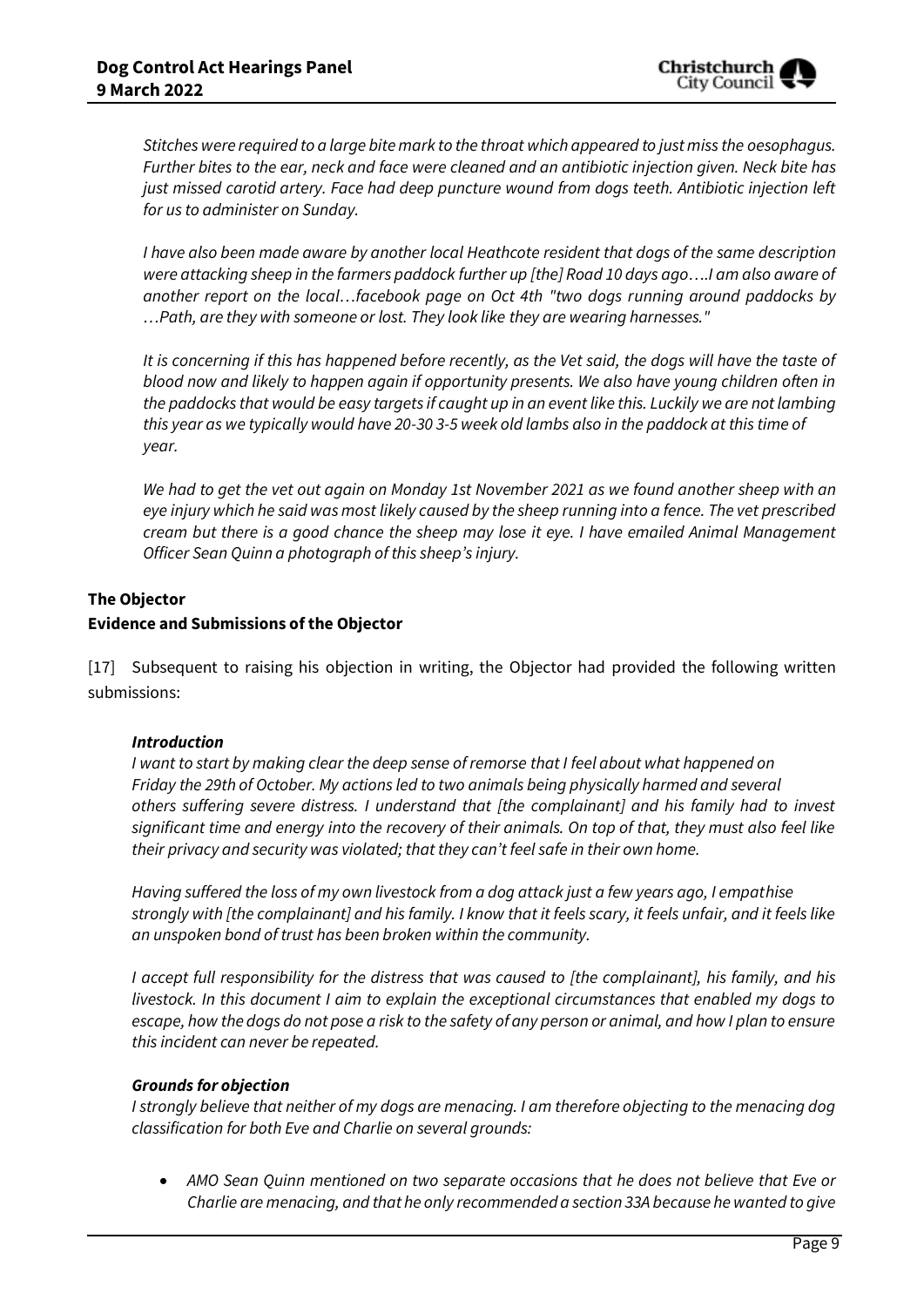*us the chance to appeal the classification. He expressed concern that if he had recommended no classification, the dogs would be classified in a way that could not be appealed.*

- *After speaking with the vet and reviewing the case files, I believe that neither Eve nor Charlie made contact with any animals. I believe that the injuries sustained by the sheep were a result of the sheep running into fencing or other sharp objects.*
- *Neither dogs have a history of being aggressive towards or harming any person, stock, poultry, domestic animal, or wildlife. On the contrary-*
- *Both dogs have cohabited with chickens and cats for most of their lives; they spend significant time around other dogs of all breeds and temperament; they regularly interact with children, infants, and other animals; and they have received extensive impulse control training.*
- *Exceptional circumstances resulted in the dogs receiving minimal exercise and attention for many days leading up to their escape. This is not normal for them, and I believe this to be the sole motivation for them to escape and seek out entertainment in the form of chasing livestock.*

*I will go into further detail about each of these points below.*

#### *AMO Sean Quinn's recommendation*

*Over the course of the initial incident and the classification process, Sean spent over an hour with both Eve and Charlie. In his report, he stated that "Eve and Charlie have never displayed any aggressive behaviour towards me and the dog owner has always shown good verbal control over the dogs".*

*During a phone call on 8 November, Sean expressed his belief that neither of the dogs were menacing and explained that his recommendation of a section 33A classification was to ensure that we had a chance to appeal the classification. Sean reiterated this again while he was helping to fit the muzzles.*

*I found this to be one of the most puzzling parts of the classification. While I wanted this document to be purely objective, this next part is entirely speculative: I got the impression Sean knew that whoever makes the decisions would only accept a recommendation to classify the dogs as menacing, and that any other recommendation would not be taken seriously. I was always genuine, honest, and respectful to Sean. I can only assume he was the same to me in return, and that his assessment of the dogs not being menacing was genuine.*

#### *Sheep injuries*

*Despite [the complainant] referring to the injuries as "bite marks" and "wound[s] from dogs teeth", when I spoke to the vet on the 9th of November he was not able to conclusively say whether the wounds were from a bite. The vet even speculated that the wounds could have been caused by the sheep running into sharp objects such as a fence, hedge, or branch.*

*Given that neither dog has ever attempted to bite a person or animal, and the fact that the dogs were only seen to be chasing the animals, I do not believe that the sheeps' injuries were directly caused by the dogs. That the dogs chased the sheep at all is entirely unacceptable, however this is something that cannot be remediated by a menacing dog classification; it can only be remediated through better dog control and stricter dog training.*

#### *Dog history and training*

*Both Eve and Charlie live with 3 cats, and have previously lived with chickens. The dogs are gentle with all of the other animals, and the cats will often cuddle up to the dogs. This living arrangement has made it easy for us to train the dogs to be gentle with other animals.*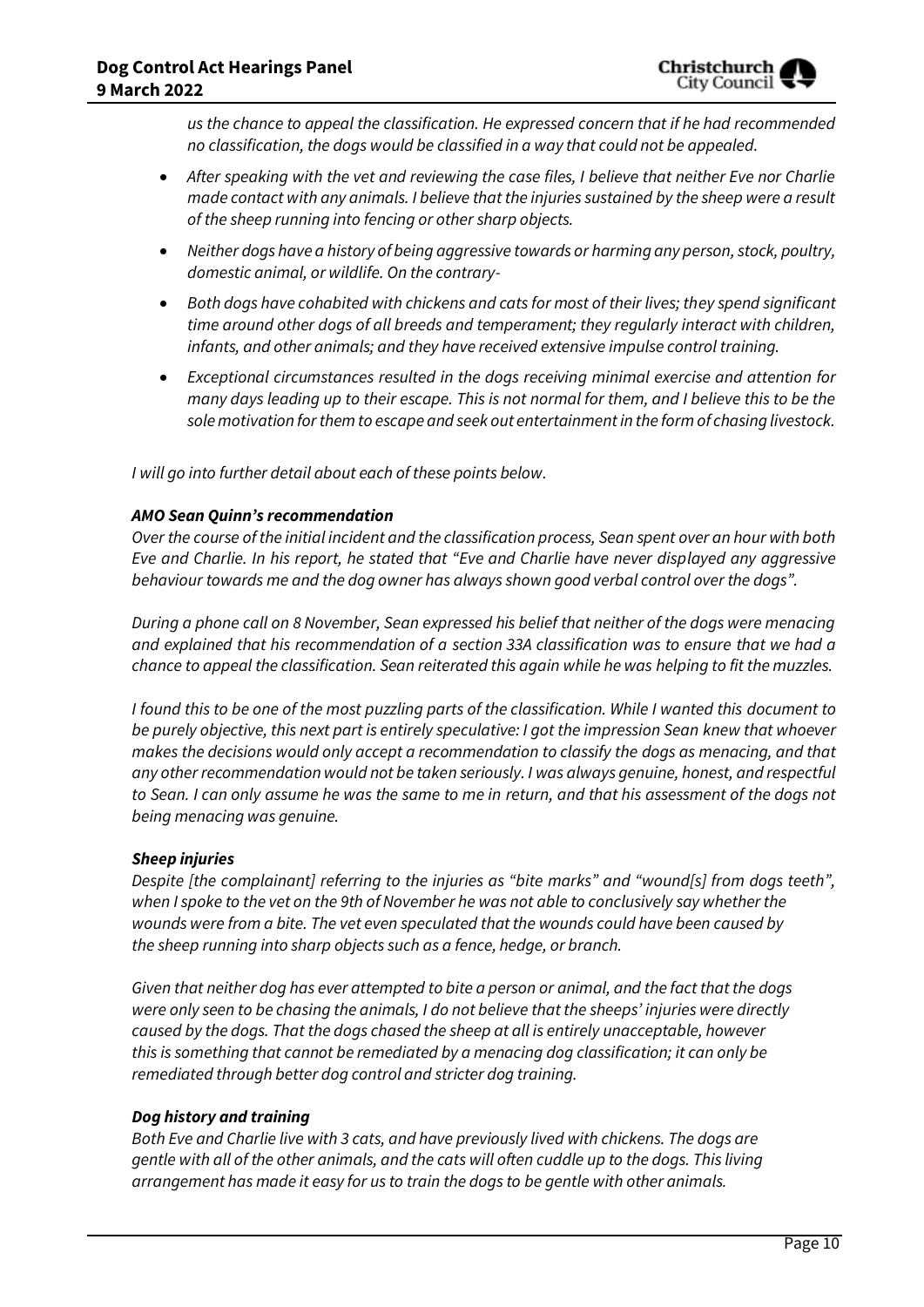*Both dogs have regular contact with children, infants, and other animals - both in our home and in public spaces. We are conscious that our dogs are big, and that many people associate them with attack or guard dogs. Because of this, we have invested an enormous amount of time and effort into training them to be calm and obedient.*

*Types of training we have focused on include "default settle" (calmly lying down even when there are exciting things happening), impulse control (waiting for explicit permission before eating, playing, leaving the house, etc), and being gentle with their mouths. This training has enabled us to take the dogs into all sorts of situations including crowded markets, childrens' birthday parties, and walks in areas containing livestock.*

*We pride ourselves on how often people compliment Eve and Charlie on their obedience and behaviour around children and animals. We are confident that despite the recent incident, the dogs are still trustworthy and able to behave appropriately in any situation.*

#### *Exceptional circumstances*

*[The personal exceptional circumstances of the Objector and his partner] at the beginning of October [described by the Objector were read and considered by the Panel and treated as private].*

*The behaviour exhibited by the dogs on the 29th of October was completely out of character, and entirely unprecedented. Under normal circumstances, I would not allow myself to be distracted while the dogs are not contained. Under normal circumstances I would have shut the dogs inside before beginning a conversation with my neighbour. It was a lapse in my judgement and attention that enabled them to escape, and ultimately caused the dogs to ignore their training and attempt to round up Ben's sheep.*

#### *Remedial steps*

*Since the incident on the 29th of October, we have been working hard to make changes that will prevent this from happening again.*

#### *Improvements to our property*

*We have begun to install temporary fencing around certain parts of our property. Unfortunately rocky ground and uneven sloping has made this particularly challenging, and we don't believe that it will be possible to create a completely dog-proof fence right now. We are, however, very close to finalising the designs for a house extension. This will include major earthworks that will allow us to have a fully-fenced garden.*

#### *Changes to how we keep the dogs at home*

*We have implemented some "house rules" around how the dogs are kept. This includes only allowing one dog outside at a time, or having them on leashes if they are outside at the same time. This makes it much easier for us to keep the dogs in a smaller area of our property so that they become uninterested in the areas that lead off our property.*

#### *Dog exercise and training*

*We have made significant changes to our day-to-day schedules to ensure there is always sufficient time to exercise the dogs. Even if we are not able to leave our home, we have rearranged our living space in a way that gives the dogs ample room to play.*

*Despite preferring positive reinforcement to train the dogs, we have recently purchased shock collars. We are using these to discourage the dogs from leaving our property, and to reinforce their training in high-distraction environments.*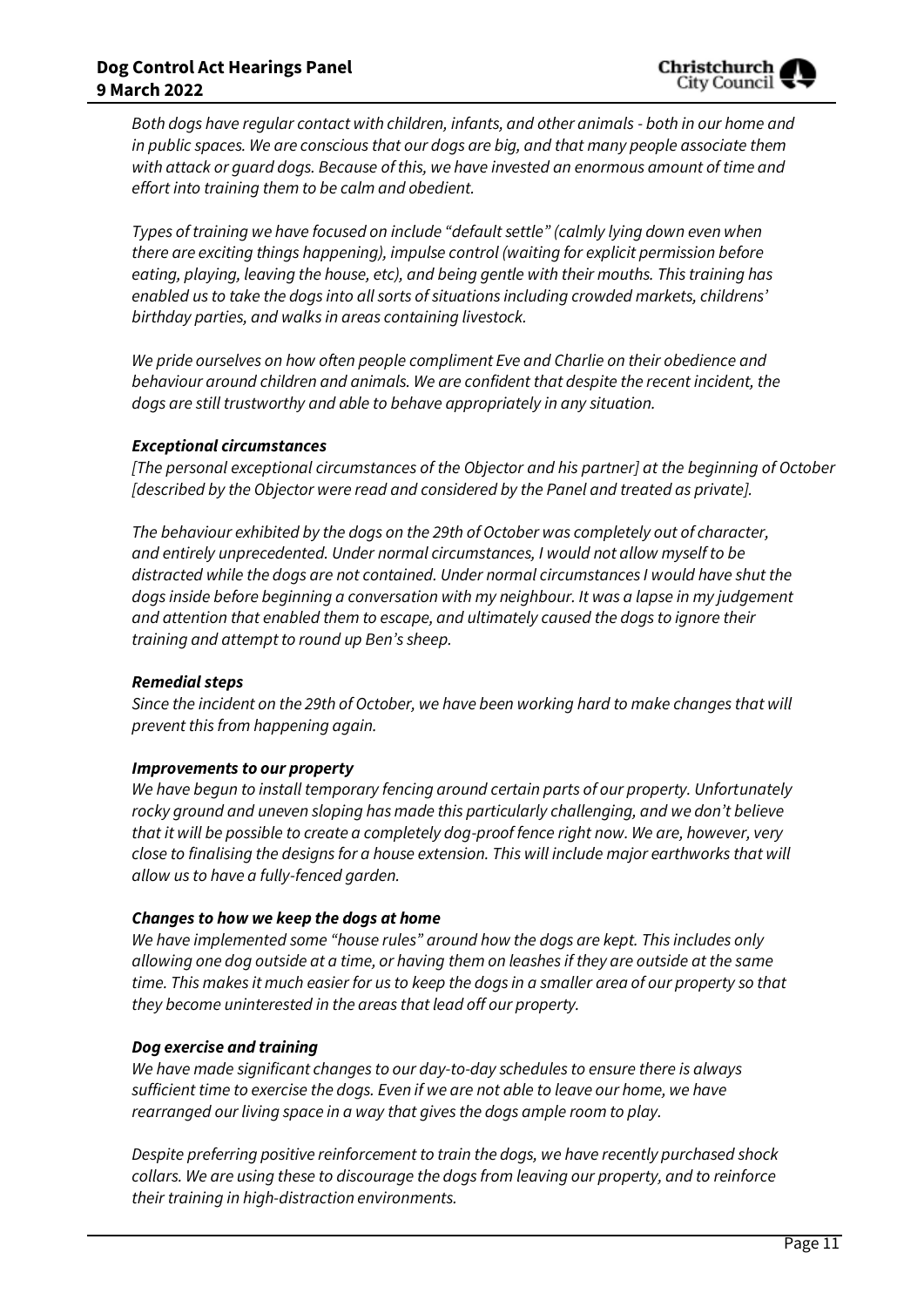*Dog training has always been an ongoing endeavour for us, and we will continue to dedicate time to maintaining the good temperament and obedience of Eve and Charlie.*

#### *Recommendations*

*I genuinely believe that Eve and Charlie do not pose a threat to any person or animal, and that this incident arose from exceptional circumstances that we can ensure are never repeated. Our dogs have interacted with countless people in Christchurch and around New Zealand who would testify to not only themselves feeling safe around the dogs, but also to feeling that their children and pets are safe around them.*

*From a perspective of wanting to reduce or prevent harm, I believe the menacing dog classification is ineffective and provides a false sense of security because a muzzled dog can still chase sheep. I also have some serious concerns about the dogs' ability to pant and drink while wearing muzzles.*

*I have already outlined some of the remedial steps that I believe are more effective for reducing or preventing harm, but I would also like to propose one more:*

*[The complainant]'s property backs onto a sports field that is a common place for locals to exercise their dogs.*

*Despite the requirement for dogs to be leashed being signposted in multiple places, I know that most people allow their dogs to run free in these fields. I believe that the fencing around [the complainant]'s property is not adequate to keep dogs out - it is low enough that large dogs can jump over it, and has gaps large enough that smaller dogs can jump through it.*

*I would be willing to work with [the complainant] to review his fencing and would also contribute financially to improving it.*

#### *Addendum: Timeline of events*

*Over the course of the incident itself and the weeks following, I made an effort to accurately record any events or interactions that I deemed relevant. They are listed below in chronological order. Note that I have used "quotation marks" to indicate when I am directly quoting a conversation or text message.*

#### *Friday 29 October*

#### *11:35?*

*I was sweeping my driveway while the dogs played on the lawn. One of my neighbours, John, saw me and we started a conversation. During the conversation both Eve and Charlie approached John to sniff him. He said hello to both of them. At some point both of the dogs wandered into another neighbour's garden. This particular garden is on a steep slope that goes all the way from my street to the bottom of the hill. The dogs sometimes sniff around the top of this garden but on this day they ventured further. When I lost sight of them, I told John that I should go and fetch the dogs. We ended the conversation and I began walking down the garden, calling the dogs. I got to the bottom of the garden and didn't see any sign of them, so I walked back up the garden, taking my time to call them and check behind bushes.*

#### *11:42*

*I looked down into Heathcote from the top of the garden and I could see Charlie in the football fields at the bottom of the hill. I immediately ran to the house to get my car keys.*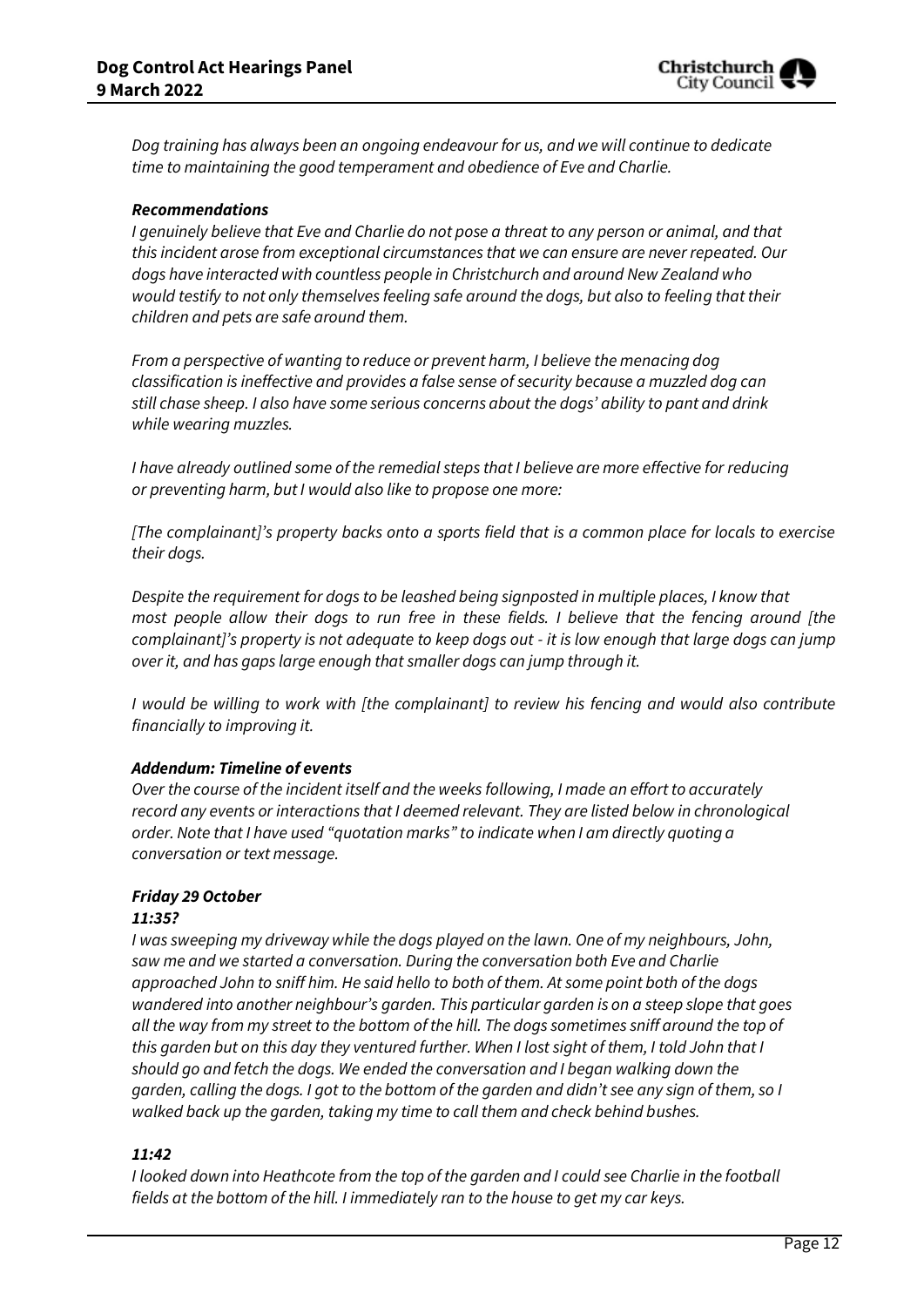

## *11:43*

*I called my friend Patricia…and asked for her help to find the dogs. She agreed to meet me at Ferrymead Park.*

## *11:50?*

*Patricia found Eve in Ferrymead Park, near the toilet block. I ran to meet her and put Eve in my car.*

#### *11:55*

*I drove towards Ferrymead Park to look for Charlie. At the entrance I saw a man who turned out to be [the complainant], the stock owner. He was holding a long rope and was acting very agitated. I asked if he had seen a white dog. He used harsh language to tell me that the white dog had attacked his sheep, and said "if I had a gun I would have shot the f\*\*\*ing thing". I parked my vehicle nearby and walked over to talk to him. I asked him if his sheep were okay. He said one was bleeding badly. I told him that I would find the white dog and gave him my number in case he needed anything. He seemed to calm down towards the end of the conversation. I walked away to ask the groundskeeper (who was mowing the fields) if he had seen any dogs. He had not.*

#### *12:01*

*[The complainant] sent me a picture of a brown and black sheep with blood around its neck. I replied immediately with a message that said "If you've got a vet you can call, do you wanna bring them out ASAP and get them looked at? I'll cover costs". I also sent another message that said "No blood on the black dog, will keep looking for white dog. Totally unacceptable from me and them, I'm so sorry. Will help make up for it however I can".*

#### *12:42*

*My neighbour sent me a message saying that Charlie was on the road behind my house. I called her and asked if she could grab him. She said that she couldn't grab him because he kept running away from her. She agreed to keep him in sight while I drove home.*

#### *12:45*

*I called Sean and told him that I had found Charlie. We agreed to meet at my house.*

#### *12:50*

*I arrived at the lane behind my house. Charlie looked frightened and was initially reluctant to come to me. I took a video of him to show that he didn't have any blood on him. Eventually I coaxed him into the car and drove home.*

#### *12:55*

*Sean arrived at my house. My friend Patricia arrived at the same time. My partner…had arrived a few minutes earlier. Patricia agreed she was not needed and left. I took*

*Charlie inside and gave my statement to Sean. During this time [my partner] was calling vets to arrange treatment for the sheep. Also during this time Sean mentioned that he had inspected the sheep and it appeared to have a deep puncture wound. Neither [my partner] nor myself believed that either of the dogs could have done this and asked Sean whether the wound could have been caused by the sheep running into an object. Sean wasn't able to confirm how the wound was caused. Sean said multiple times that he didn't think our dogs were dangerous. Neither of the dogs were restrained while Sean was in the house.*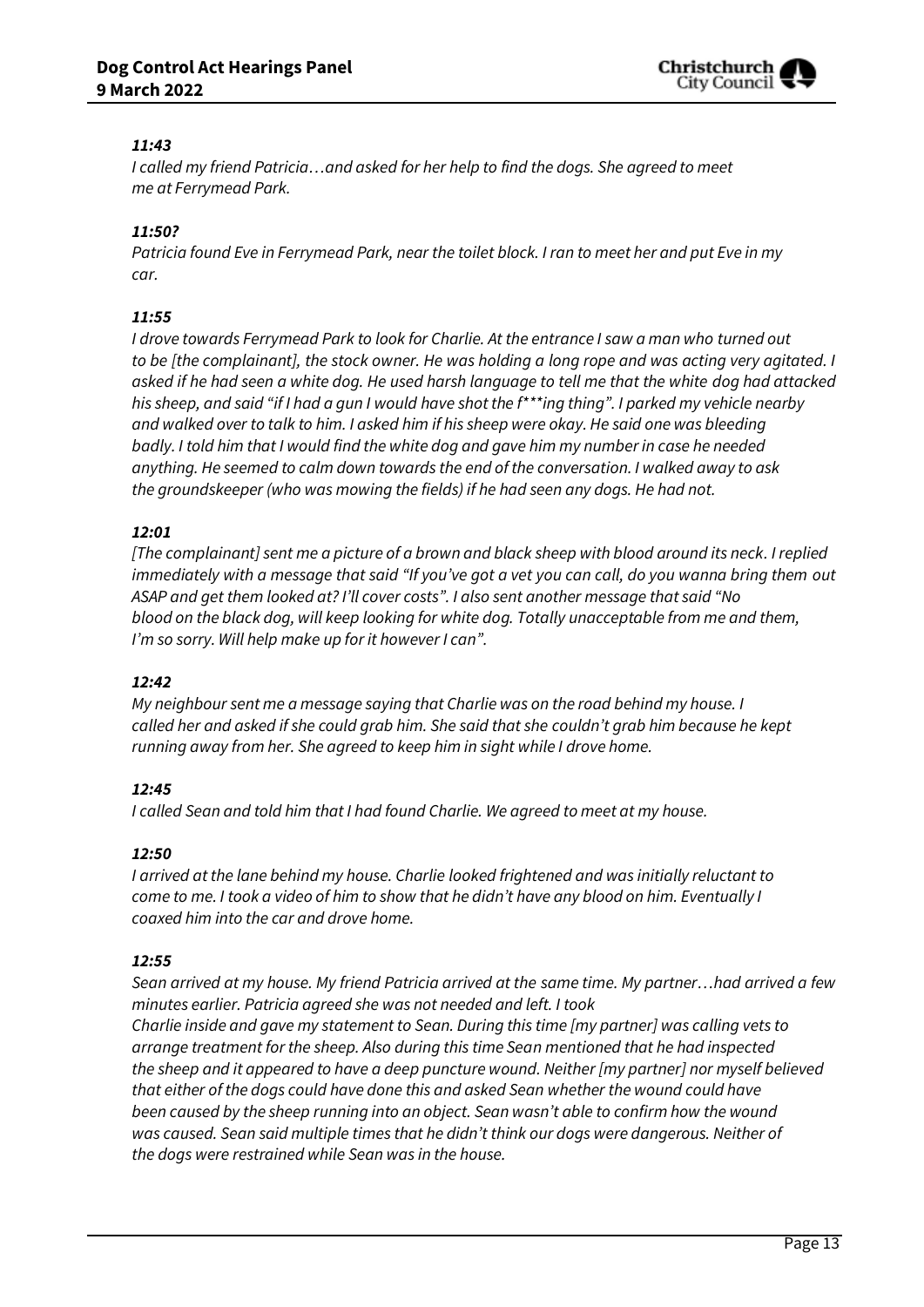## *13:57*

*I messaged [the complainant] and said "We've booked with two mobiles vets (Rangiora and Lincoln) in case one is free sooner. Both have estimated between 3.30-4.00pm arrival. None of the local vets have wanted to get involved. Can you confirm you're 201 bridle path? Please give me a call if there's anything else in the meantime."*

## *14:03*

*I messaged [the complainant] and said "Rangiora vet is en route now. ETA 40 minutes".*

## *14:31*

*I arrived at [the complainant]'s house so that I could meet the vet when they arrived.*

#### *14:40?*

*The vet arrived. I explained that I was the dog owner and made sure all costs would be passed on to me. We went to find [the complainant], who was on the phone in a sleepout-type building. [The complainant] took us to see the sheep, which had been put in a small pen behind a building. [The complainant] & I watched the vet assess the sheep. Ben seemed relatively calm by this point and seemed to accept my apologies. I told both [the complainant] and the vet to call me if they needed anything, and went home.*

## *20:51*

*I emailed Sit Happens, the puppy school that Eve & Charlie attended, to ask about private training and "walk & train" sessions.*

## *Monday 1 November*

#### *16:32*

*The vet emailed [my partner] an invoice. This included a follow-up visit over the weekend for a ewe that had a swollen eyelid. I paid the invoice immediately.*

#### *Monday 8 November*

#### *16:38*

*Sean called to tell me that they have decided to classify both Eve and Charlie as menacing. He said nothing will happen yet, and that he would deliver the paperwork when it's ready. He didn't explain what the menacing classification is or what it entails.*

#### *Tuesday 9 November*

#### *14:12*

*I made contact with the vet and asked him to confirm if the wounds he attended were caused by a dog bite. He described how clipping back the sheep's fleece revealed several puncture wounds, some that required stitches, and that "given the recent occurrence of sheep being chased, it is highly likely this may have been caused by running into fences or sharp objects such as a hedge or branch".*

## *Saturday 13 November*

#### *09:44*

*I placed an order with Aetertek New Zealand for 2x dog training collars. I intended to use these collars to train the dogs to stay within my property, since there is no fencing.*

## *Tuesday 16 November*

## *11:43*

*Sean called to schedule a time to deliver the paperwork. We agreed tomorrow morning at*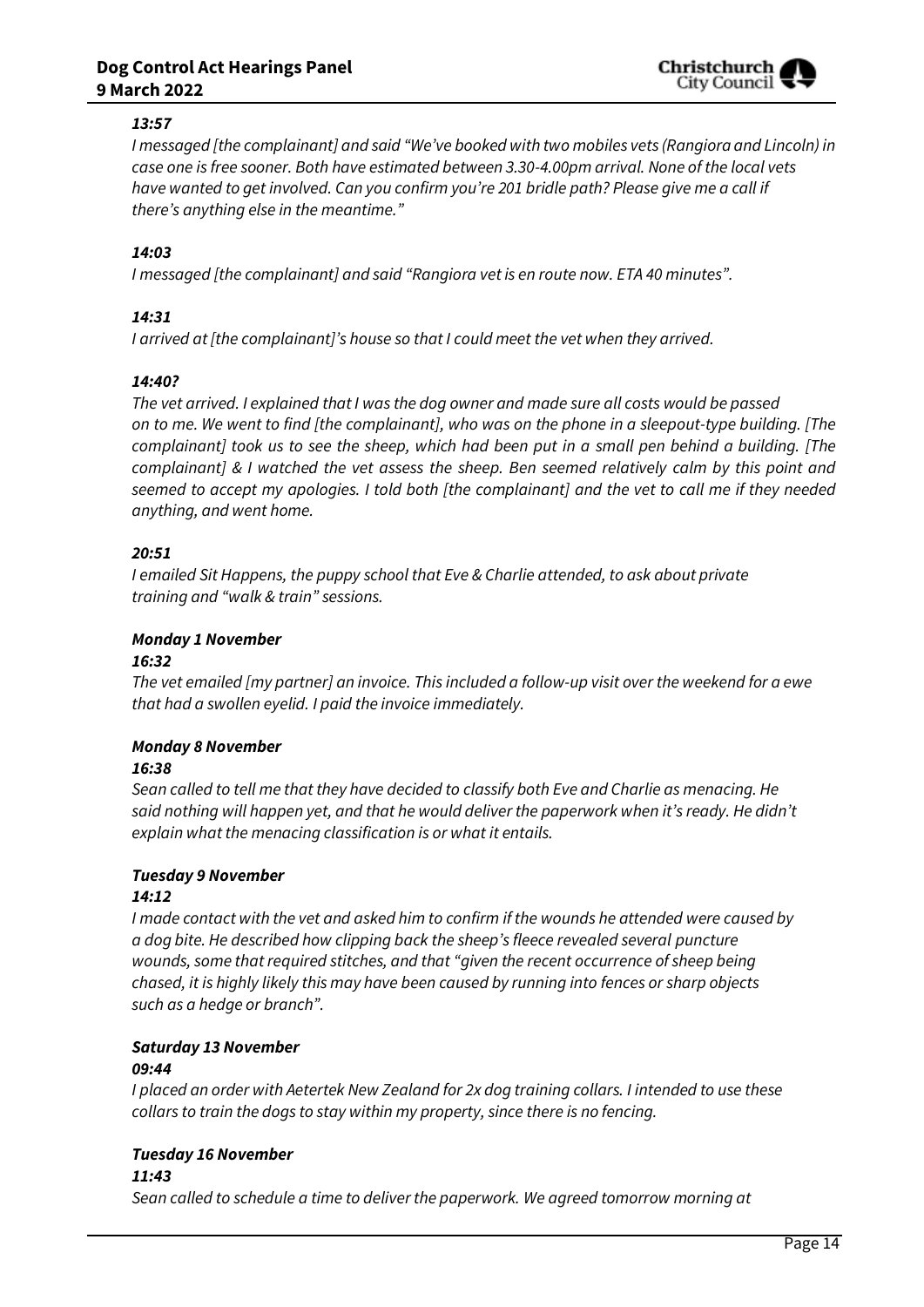

*10.30am.*

#### *Wednesday 17 November*

#### *08:36*

*Sean asked to reschedule the meeting for 1.30pm.*

#### *13:30*

*Sean arrived [our address] and went over the paperwork. He told me that he doesn't think the dogs are menacing, but he recommended this classification over a section 33A classification so that I had the chance to appeal the decision. He explained that if he had recommended the dogs not to be classified as menacing, there was a chance that a different classification would be used that did not allow the decision to be appealed.*

#### *13:59*

*After he left, Sean called to ask if I wanted free muzzles for the dogs. I said yes. He said he only had one of each size in his car, so we agreed to meet at the shelter later in the afternoon where I would bring Eve & Charlie to be sized for muzzles.*

#### *14:32*

*I submitted a LGOIMA request via the "Request LGOIMA information" form located at https://ccc.govt.nz/the-council/request-information/request-official-information-through-lgoima/.*

#### *16:04*

*Sean sent me an email with the subject "Requesting information". He outlined the process for requesting access to the investigation file.*

#### *16:55*

*I arrived at the shelter but was told that Sean had already left and they didn't have any muzzles there. I spoke to Sean on the phone and we agreed I would text him my availability so we could meet and fit some muzzles.*

#### *20:42*

*I sent an email to animalmanagement@ccc.govt.nz with the subject "Request for information". In this email I requested access to the investigation file in the way that Sean advised in his earlier email.*

#### *20:50*

*I sent a text message to Sean Quinn to let him know that I would be free all day tomorrow. He replied and said he would call me around 10:45 tomorrow morning.*

#### *Thursday 18 November*

#### *10:45*

*Sean arrived with muzzles for Eve and Charlie. He spent some time helping me fit them. Neither of the dogs liked having the muzzles on, but Sean suggested putting peanut butter inside the muzzles which helped a little. I expressed my concern that they would not be able to drink with the muzzles on.*

#### *11:45*

*I received an email from the council with the subject "Re: [ Ticket: 497043 ] LGOIMA acknowledgement: Menacing dog classification - file". It says "We are handling your request under the Local Government Official Information and Meetings Act 1987 (LGOIMA). We have*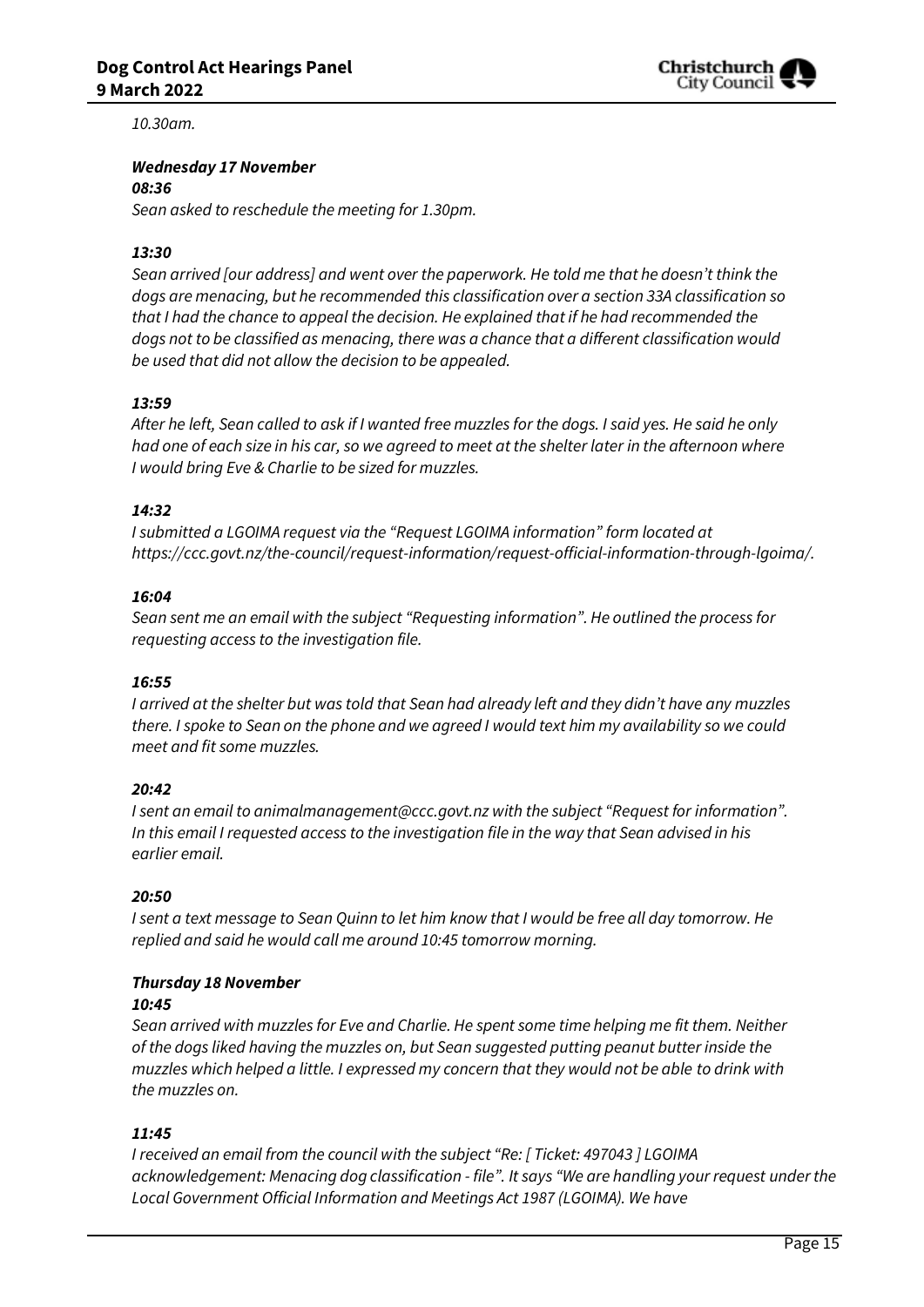

*forwarded it to the appropriate Christchurch City Council staff, and we will provide a response or update within 20 working days of the date we received your request".*

## *Wednesday 1 December*

#### *09:32*

*I sent a follow up email to animalmanagement@ccc.govt.nz regarding my email on 17 November, asking for an update on the LGOIMA request.*

#### *Wednesday 8 December*

#### *14:50*

*Lionel Bridgers called to ask if I am continuing with my objection. I said yes but I am waiting for the files from the LGOIMA request to come back. He seems surprised that they haven't and says he will chase them about it tomorrow (Thursday 9 December). I told him that I had already planned to call him on Friday 10 December if I hadn't heard anything by then, because the 20 days is nearly up.*

## *Monday 13 December*

#### *13:12*

*I called Lionel Bridgers but he didn't answer.*

#### *13:49*

*I called Lionel Bridgers again and this time left a message asking for an update on the LGOIMA request. I left him my phone number and asked him to call me back.*

## *Wednesday 15 December*

#### *11:43*

*I received an email from OfficialInformation@my.ccc.govt.nz with an attached file named "LGOIMA Valley View file COMBINED.pdf" containing some of the information that I requested.*

[18] The Objector also provided a number of statements before the hearing from persons with knowledge of Charlie and Eve indicating their experiences of the dogs' good nature, which the Panel gave what weight to they could, recognising that it is not unusual for dogs that do warrant classification to have such validations that they appear entirely safe in familiar contexts. It is thus known to the Panel that removing dogs to different contexts can manifest the threat innate to them, and it should be discouraged for dog owners to become too complacent with their dogs in contexts where children are present, and all dogs always retain an underlying level of unpredictability.

[19] At the hearing, the Objector stated he took full responsibility for events, and hated the thought that he had allowed another family to experience the stress, and for other animals to be hurt. He had reiterated to the complainant how sorry he was about this incident understanding all the emotion and stress it caused.

[20] The Objector objected to the classification that Eve and Charlie pose great risk to animals and stock. He hoped he could demonstrate how well loved and trusted these dogs were with other pets. The dogs had not demonstrated prey drive with other animals or sheep. He and his partner are the best possible owners to make sure a similar incident never happens again.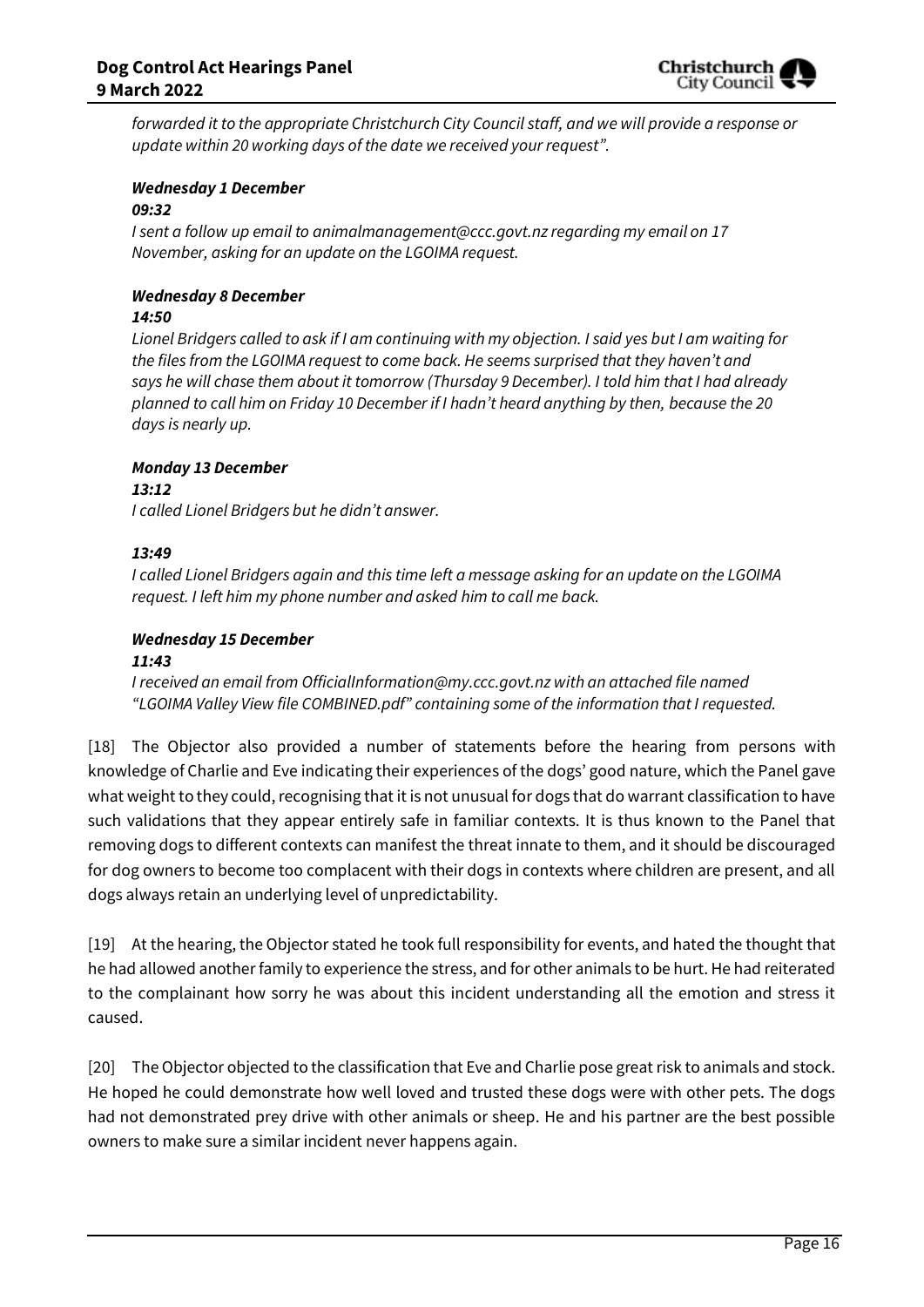[21] The Objector reiterated that events were the result of truly exceptional circumstances, that would never be repeated because of what they had learned, and the remedial steps taken. Eve and Charlie are not menacing, they are well trained and obedient. If an over-excited dog is unsupervised it would probably act in a similar way, but they are not bad dogs and what happened was on him and his lack of supervision.

[22] The Objector explained how the incident happened. In the weeks leading up to it he indicated he and his partner were sleep deprived, and not eating well; they had not exercised the dogs much so the dogs had pent up energy. Due to sleep deprivation, he said he watched them walk down the neighbour's garden without thinking what would happen. He emphasised how exceptional it was that the dogs went down 200 metres of steep terrain, through the neighbouring property, down the drive, across the busy road and through Ferrymead Park. He noted this has never happened before and will not again with the changes they have made.

[23] The Objector advised the changes they have made to prevent recurrence have been: improving the fencing somewhat, though it has not possible to fully fence the property so they have implemented relevant house rules, i.e. the dogs are not outside together unless fully leashed, and the one out is supervised. He advised that the dogs separately are fine and obedient, together they play and cause more trouble.

[24] The Objector advised that training is always ongoing and they will continue investing in it. He indicated they have incorporated that training into all aspects of their lives, and they purchased shock collars due to what happened for negative reinforcement. He noted they use them sparingly to enforce the visible boundary, so the dogs cannot leave the property.

[25] The Panel sought further clarification of the Objector about an incident on the local Facebook page about two shepherds crossing Bridle Path Road, and whether that was the same or another incident. The Objector explained that was an occasion in 2020 when the female dog was at a neighbour's house and they had collected her from there, and Animal Management had been called.

[26] The Objector's partner confirmed she was not at the property on the day of the incident and was at work.

[27] In answer to further questioning from the Panel, the Objector noted a comment by Animal Management that dogs who attack sheep are rarely identified. The Objector advised they had wanted to do the right thing from day one, despite the complainant's aggressiveness and his wanting to harm the dogs. He advised their house extension is complete so it is not possible for the dogs to escape again.

[28] The Panel noted its appreciation of the work the Objector has done and their willingness to speak with the sheep owner and take responsibility. In relation to the impact on them and the dogs, the Objector advised the dogs do not like muzzles and do not know how to drink with the muzzles on, it creates difficulty for the dogs. He was also concerned kennels will not want take dogs with a classification and that perception is stressful.

## **Reply by Animal Management**

[29] In response to a Panel query about the effectiveness of the two technologies advanced to solving the containment of the dogs to the property, Mr Bridger noted that notification was received after the dogs had wandered some distance, and while he did not know the area well, he was concerned that dogs can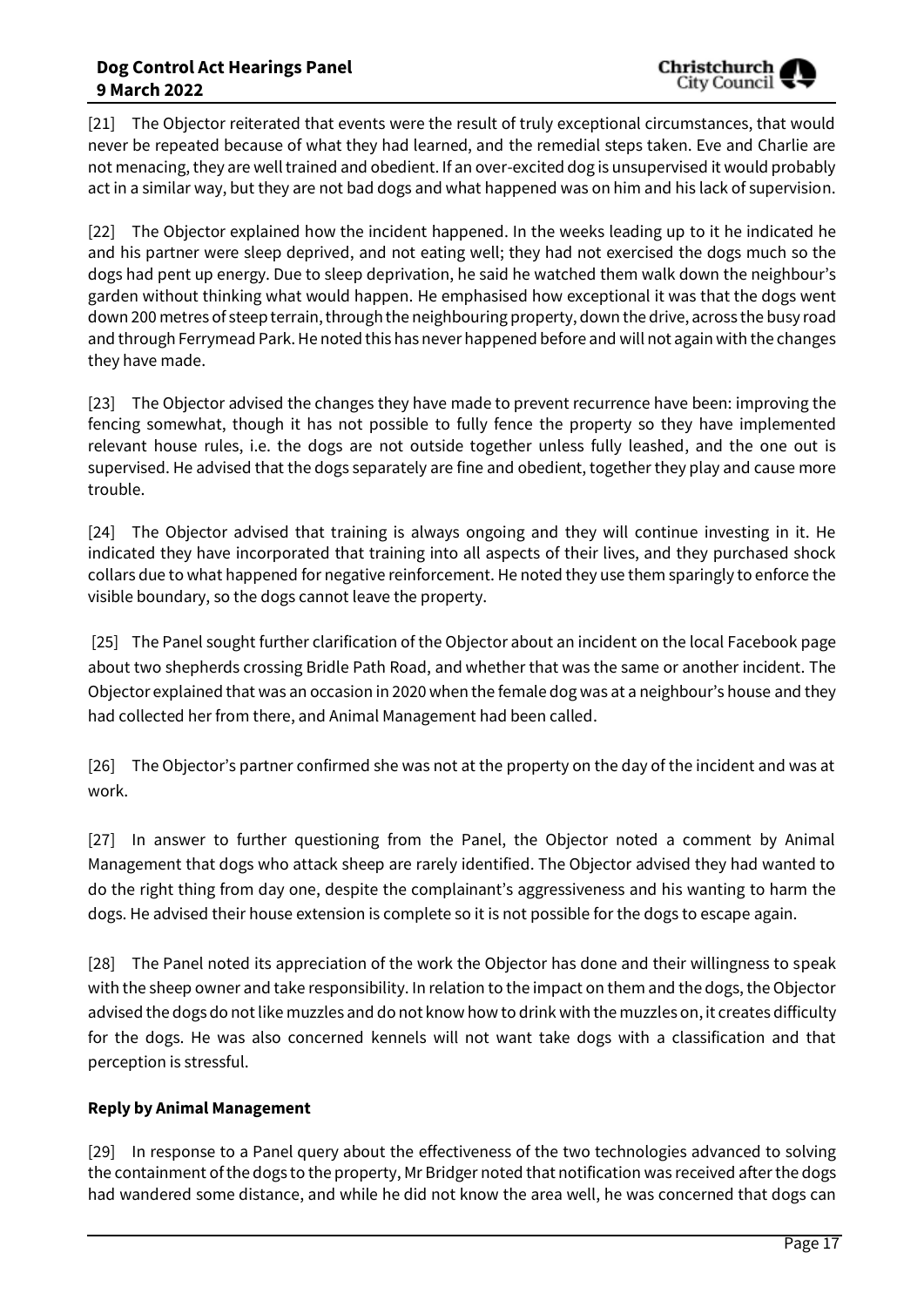go a long distance in a short period of time. He noted that the shock collars are manually operated;the risk is if one is not watching the dogs they can wander off. It is dependent on someone actively monitoring and using the technology. The distance of the Objector's house to the sheep paddock was noted to be substantial and the dogs seemed quite purposely to be going in that direction up to the paddock, rather than just wandering.

[30] Mr Bridger advised he was unable to comment on the ability for the dogs to drink with a muzzle. He noted that there is a provision in the Dog Control Act where a classified dog in public requires a muzzle, but when at the kennel, does not have to be muzzled.<sup>1</sup>

## **Final Remarks of Objector**

[31] The Chair allows the Objector some final remarks. He suggested the muzzle would not have prevented the sheep being chased into fences.

[32] In clarification of the injuries and what the vet had felt happened, the Objector advised he had a brief conversation with the vet, and asked if the vet could be 100 per cent certain the wounds were from dog bites. He reported that the vet said that wounds like that were consistent with dog bites but conceded the wounds could be from something else. Regardless what injury was sustained, he advised that neither dogs had any sign of blood on them.

[33] The Panel thanked the Objector and his partner for their appearances at the hearing.

## **Close of Hearing**

[34] The Hearings Panel considered that it had all the information it needed to have regard to under section 33B(2) of the Act after considering the evidence, information and submissions available to it.

[35] The Hearings Panel closed the hearing and reserved its decision.

## **PANEL DELIBERATIONS**

 $\overline{\phantom{a}}$ 

## **The evidence which formed the basis for the classification**

[36] The evidence which formed the basis for the classifications was not in the Panel's view in any real doubt with regard to it supporting the assessment that Charlie and Eve injured the Complainant's stock. The Panel considered that for the purposes of determining the objection to the classification of Charlie and Eve as menacing it was not strictly necessary for the injuries to have resulted from bites.

[37] Classification as menacing is not intended to be punitive, and the statutory requirement for it is not high; only that it is assessed that the dogs may pose a threat, based on observed or reported behaviour – not specifically that a bite had occurred. The muzzling requirement arising from classification may suggest

<sup>&</sup>lt;sup>1</sup> The Panel notes section 33E of the Dog Control Act sets out the relevant provisions in their exact form that the owner of a classified dog "must not allow the dog to be at large or in any public place or in any private way, except when confined completely within a vehicle or cage, without being muzzled in such a manner as to prevent the dog from biting but to allow it to breathe and drink without obstruction". Thus the muzzle must be such as to allow the dog to drink, or else logically the dog should not where it must be muzzled.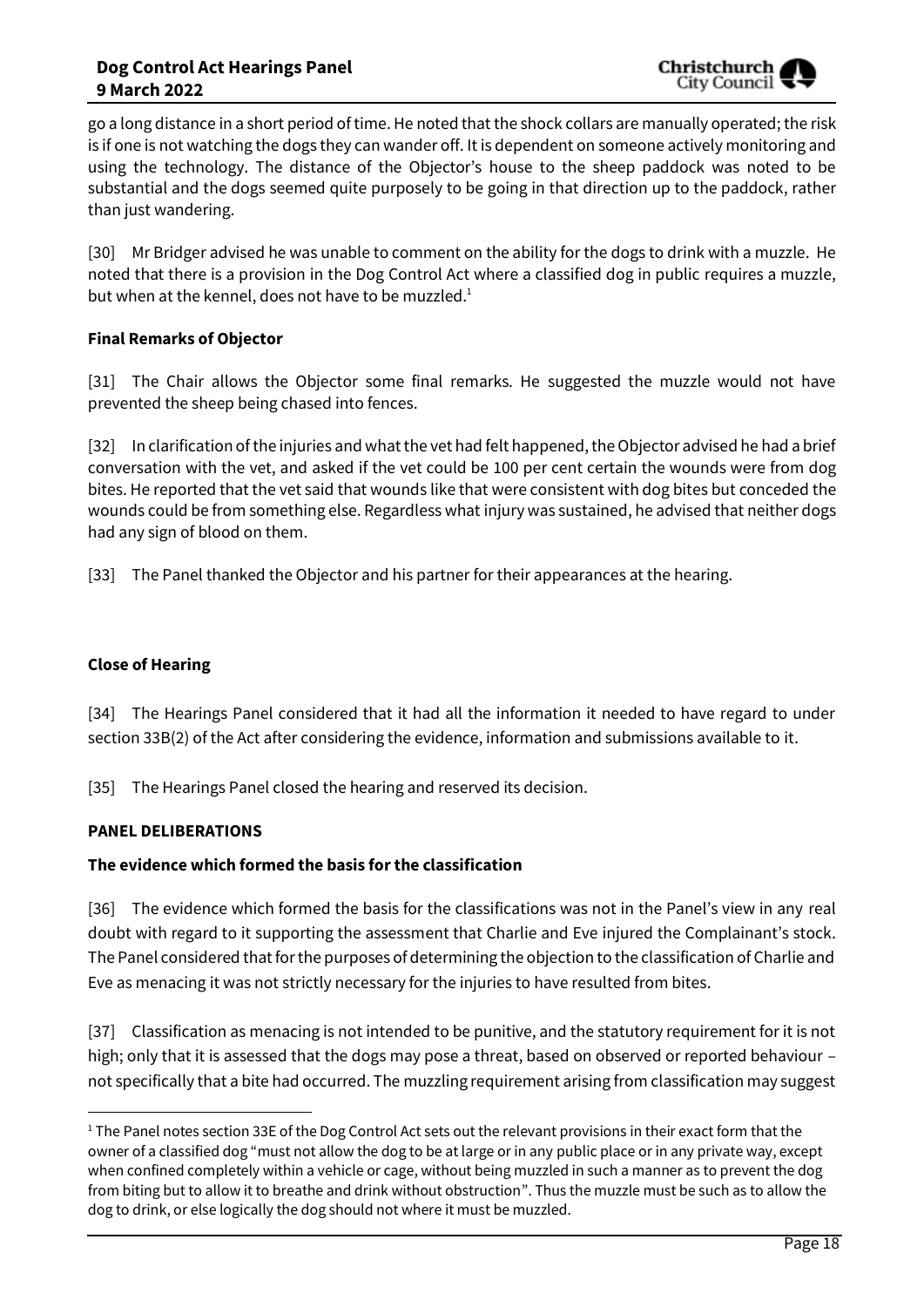that the threat should be from biting, but the Panel having carefully looked at the evidence did consider it more likely than not that Charlie and Eve do pose some risk of biting based on the evidence around the reported behaviour.

[38] In fairness, the Panel notes that any dog that can bite does pose some risk of biting, so classification is not intended to stigmatize or pass moral judgement on Charlie and Eve. Rather there is an issue with society wrongly stigmatizing a dog wearing a muzzle, and the Dog Control Act unhelpfully employing the label 'menacing' to cover the plethora of often accidental incidents that lead territorial authorities to impose the muzzling requirement, when the reality is that muzzling should be a more widespread voluntary device to manage the common and innate risk of dog bites.

[39] The Panel considered that the incident resulted from a lapse on the Objector's part in regard to containing Charlie and Eve, which may be accepted as a mistake, not to be punished, but neither allowing the Panel to neglect the object of the Dog Control Act and obligation to consider the wider community. The Panel can only look at the preventative tool of classification the Act puts in front of it, imperfect as it may be, and ineffective as it may have been in these circumstances of Charlie and Eve escaping into public.

[40] The legal test is not that the muzzling requirement would have prevented the incident; the Panel principally takes a forward-looking approach of judging whether the evidence supports upholding classification to advance the objects of the Act and prevent risk. The Panel may be substantially reassured that the Objector is a responsible dog owner, who lapsed, but admirably did his best to make this right and positively engage in the process, so does not mean to doubt the Objector, but only to recognise that dogs are unpredictable and risk will not reasonably be eliminated in this case. So classification requiring muzzling in the circumstances the Act prescribes, should remain in place in light of the evidence of the incident.

[41] Thus the Hearings Panel, having regard to the evidence which formed the basis for the classification of Charlie and Eve as 'menacing', considered that it was sufficient to form the basis for the Animal Management Team's classification of both dogs, recognising that it would proceed to consider the Objector's evidence and his submissions in support of his objection to the classifications.

## **Steps taken to prevent any threat to the safety of persons or animals**

[42] The Panel were encouraged that the Objector is taking serious steps to prevent another incident. However, the Panel harboured some doubt the steps would always, without fail, contain Charlie and Eve in an appropriate way; in regard to the indicated use of shock collars, the Panel expresses caution, referring the Objector to the relevant minimum standards and recommended best practice for electronic devices set out on page 33-34 of the Code of Welfare for Dogs: [https://www.mpi.govt.nz/dmsdocument/46030-](https://www.mpi.govt.nz/dmsdocument/46030-Code-of-Welfare-Dog) [Code-of-Welfare-Dog.](https://www.mpi.govt.nz/dmsdocument/46030-Code-of-Welfare-Dog)

[43] The Hearings Panel thus considered the Objector's evidence and submissions in regard to the steps he had taken to prevent any further threat. However, the Panel considered that the attack demonstrated that the Objector did not have his dogs under effective control at the time of the incident to prevent the attack, and considered that reasonable steps to prevent any threat were not taken. The Panel perceived a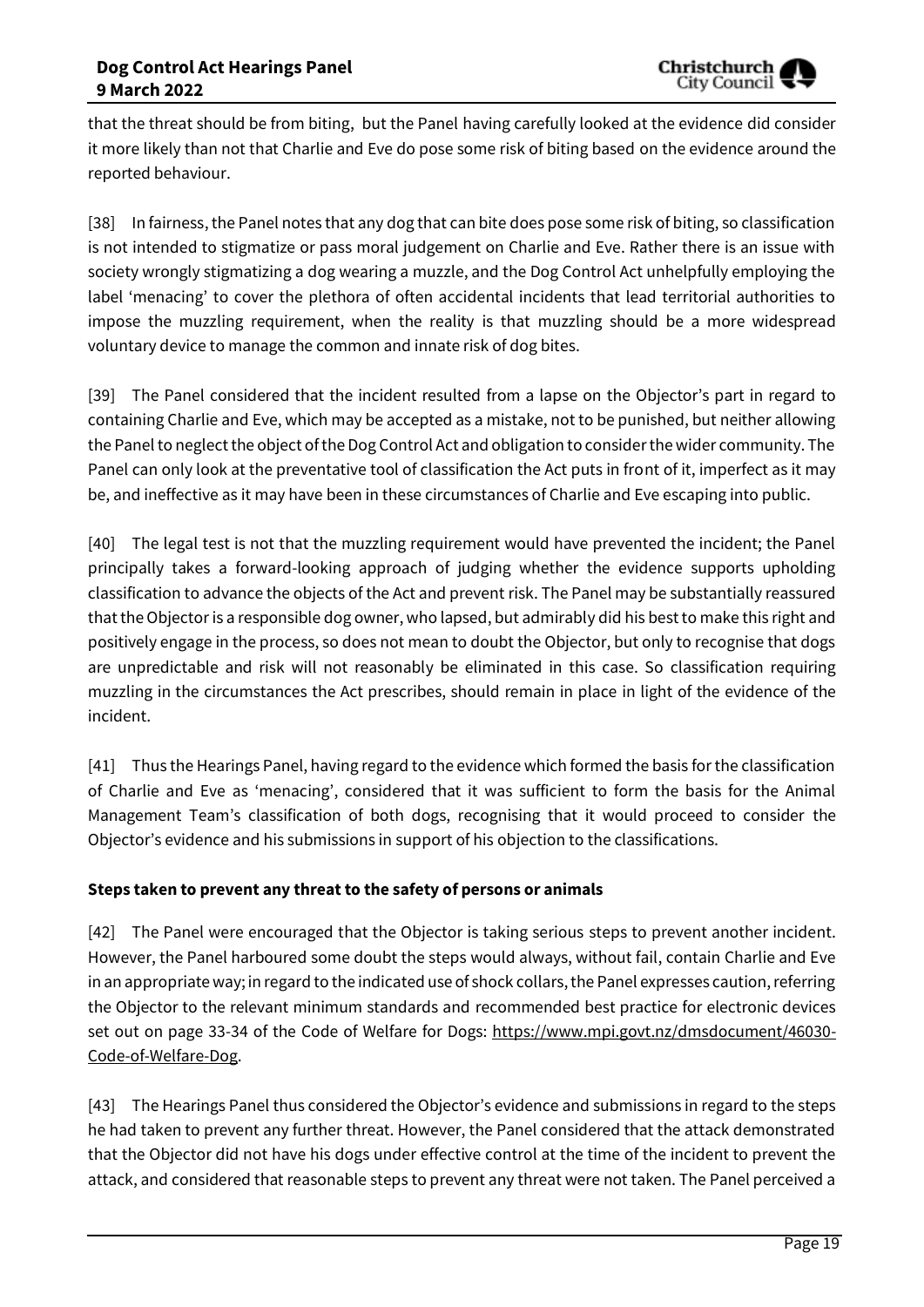continuing risk that the steps suggested could not entirely eliminate, given that accidents or lapses may happen and it is unfair that potential victims of such bear that risk.

[44] It is a substantial concern the Charlie and Eve wandered so far and have an apparent inclination to harass, and potentially to attack, stock. The muzzling requirement imposed by classification may not be an ideal fit to the problem, that the discretion the law allows the Panel is to uphold or rescind classification, having regard to the matters as here set out, considering whether Charlie and Eve may pose a threat based on the reported behaviour.

[45] Having considered the steps taken by the Objector, the Panel still felt Charlie and Eve may pose a threat; it is not necessary that classification would have prevented this incident where the dogs escaped into public, but it would confirm a breach should it happen again where muzzles are not in place. The point that muzzles would not prevent harassment of stock may be correct, but they would assist and that the Objector is responsible enough to perceive this issue is to his credit that he would be able to become complacent under the classification.

[46] A more severe classification of the dogs as dangerous may have better confined Charlie and Eve, but the Panel was impressed by the Objector's capacity for taking responsibility, and supports the level at which Animal Management set classification, seeing that the Objector could be expected to take containment steps voluntarily, and the Panel's discretion is anyway limited to upholding or rescinding the menacing classification.

[47] The Hearings Panel ultimately did not feel the high level of confidence it would want to in respect of the steps taken that could justify de-classifying Charlie or Eve as dogs that are potentially a capable and inclined threat to stock.

[48] The Panel had regard to the objects and provisions of the Act, the nature of the attack and the resulting injury to the Complainant's stock, and the need to address the threat. It recognised the difficulty in constantly controlling Charlie and Eve as dogs that could so quickly escape a distance and harass and injure stock, and the threat they present when unmuzzled.

[49] In light of these various considerations speaking to the fact that Charlie and Eve are a potential threat, the Hearings Panel considered that the steps taken by the Objector, though responsible, were not sufficient in all the circumstances of this case to persuade it to rescind the classifications of Charlie and Eve.

## **Matters relied on in support of the objection**

[50] The Panel were also encouraged by the Objector being apologetic, and highly encouraged by the Objector's positive proactivity in making matters right and engaging in the process.

[51] Classifications are not intended to remedy or punish, but are to prevent risk. The Panel still perceiving some risk in this case, which classification may not perfectly address. It is unfortunate to add a label of 'menacing' where Charlie and Eve were engaging in somewhat natural behaviour, that could potentially be corrected with training if exposure to stock was necessary, but the intent is not to stigmatize,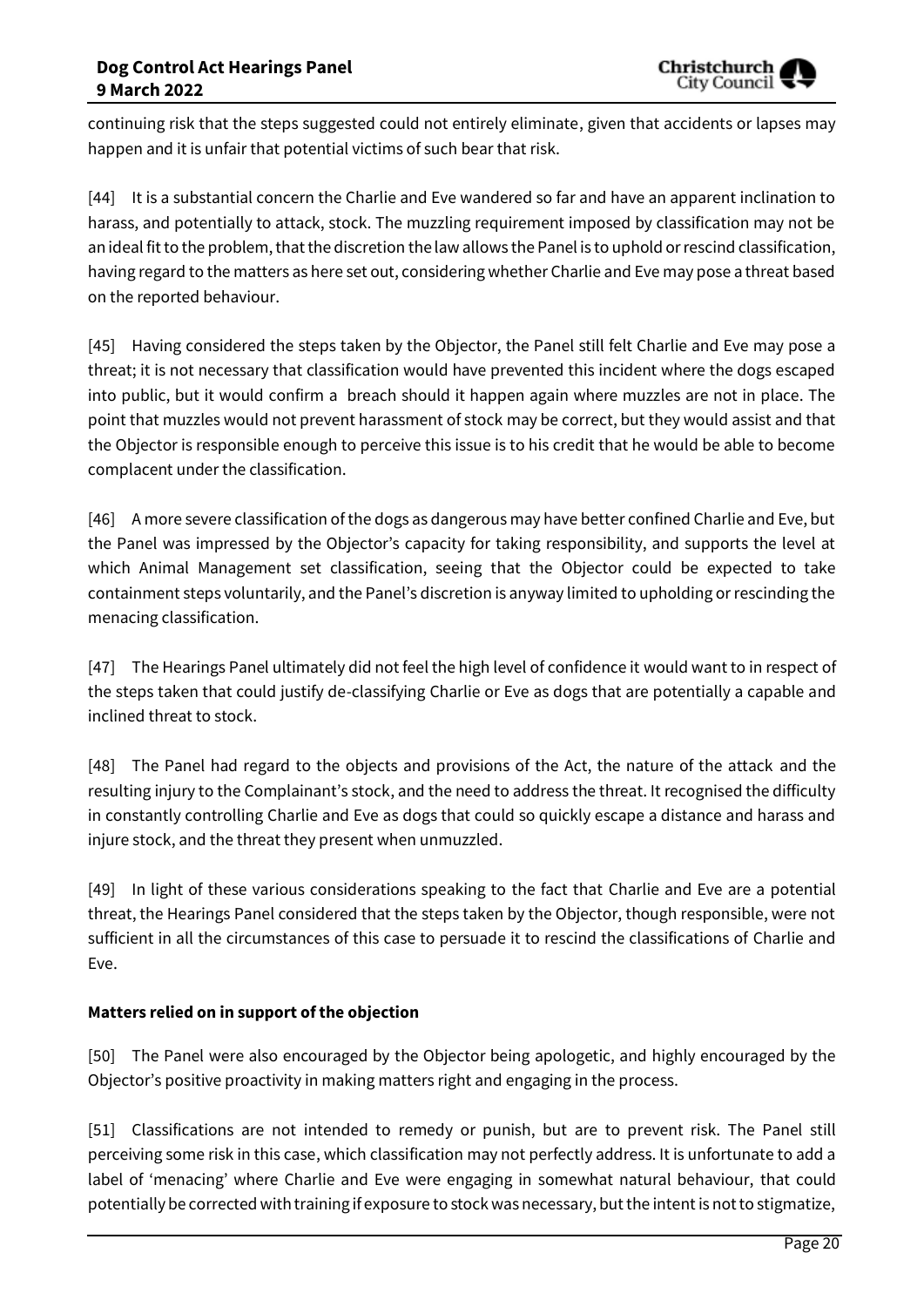and it is simply the arbitrary manner of reference the Act adopted to signal the employment of the preventative tool that is classification.

[52] The Hearings Panel had regard to all the matters relied on in support of the objection. The Panel appreciated the Objector's level of commitment to his dogs, and his constructive approach to the hearing process. The Panel could detect that Charlie and Eve are loved and generally gentle and friendly dogs.

[53] However, the Hearings Panel was mindful of the potential relevance of these determinations to the safety of the wider public, and was not persuaded Charlie and Eve no longer had the propensity to at least harass other stock in similar contexts. The Hearings Panel regarded that the nature and result of the attack justified upholding the 'menacing' classifications of both Charlie and Eve so as to require muzzling as a preventative measure.

## **Other relevant matters**

[54] The Hearings Panel had regard to the evidence as a whole and considered that it had all the information it needed to have regard to under section 33B(2) of the Act. The Hearings Panel noted that every objection to a menacing dog classification is considered on its own merits and having regard to the circumstances particular to the case. The Hearings Panel, having regard to all relevant matters, considered that upholding, and not rescinding, the classifications of Charlie and Eve would be justified by the evidence and submissions and would align with the objects of the Act.

#### **RESULT**

[55] Having considered the objection of the Objector to the classifications of his dogs, Charlie and Eve, as 'menacing' dogs, together with the evidence and submissions collated by the Animal Management Team and from those who appeared before the Hearings Panel, and having regard to the matters contained within the Dog Control Act 1996 and referred to in section 33B(2) of the Act, it is determined that:

- the classification of the Objector's his two-year-old, male, white coloured, Swiss Shepherd dog named **'Charlie'** as a 'menacing' dog be **upheld** for the reasons indicated herein and for the reason that the Hearings Panel considers because of the reported incident that Charlie may pose a threat to one or other of the types of sentient being the Act has designs to ensure are not injured, endangered or caused distress; and
- the classification of the Objector's four-year-old, female, black coloured, German Shepherd dog named **'Eve'** as a 'menacing' dog be **upheld** for the reasons indicated herein and for the reason that the Hearings Panel considers because of the reported incident that Eve may pose a threat to one or other of the types of sentient being the Act has designs to ensure are not injured, endangered or caused distress.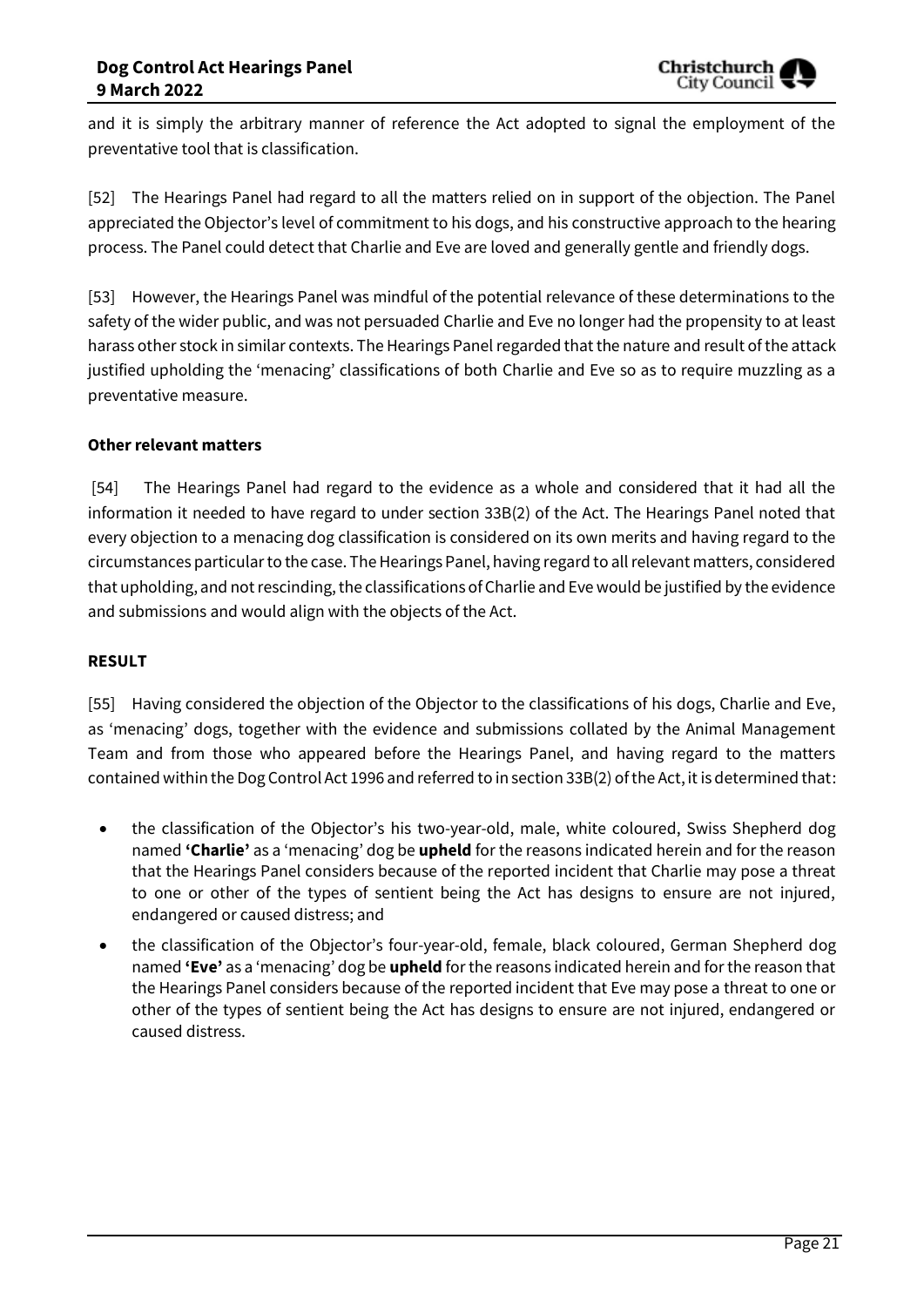

## **CONFIRMED THIS 11TH DAY OF APRIL 2022**

 $\checkmark$ 

**COMMUNITY BOARD MEMBER ALEXANDRA DAVIDS CHAIRPERSON**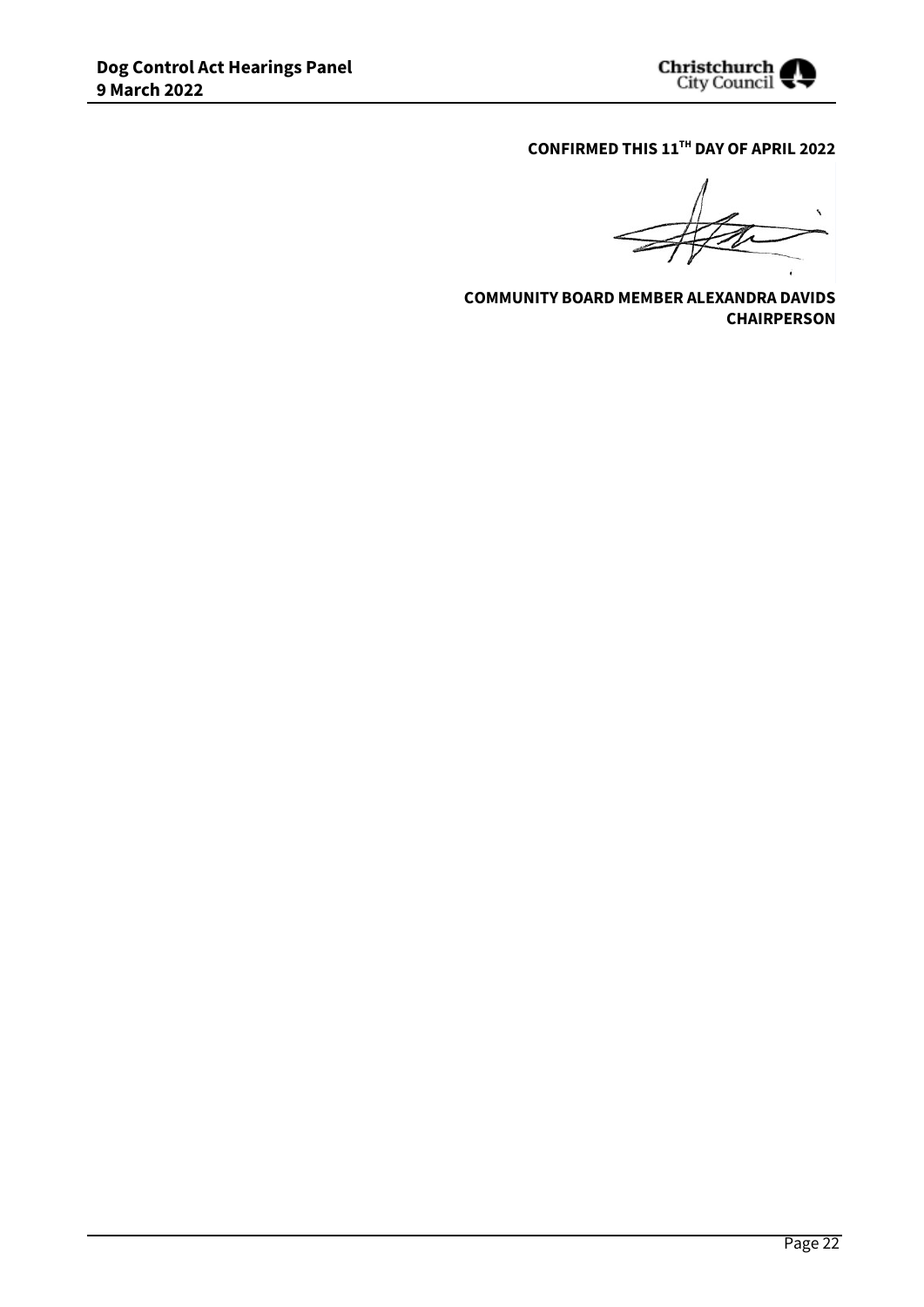

## **BEFORE THE HEARINGS PANEL OF THE CHRISTCHURCH CITY COUNCIL**

|                         | IN THE MATTER                                                                | of the Dog Control Act 1996                                                                                                                                                                                                                                                                          |
|-------------------------|------------------------------------------------------------------------------|------------------------------------------------------------------------------------------------------------------------------------------------------------------------------------------------------------------------------------------------------------------------------------------------------|
|                         | <b>AND</b>                                                                   |                                                                                                                                                                                                                                                                                                      |
|                         | IN THE MATTER                                                                | of an objection of <b>ELIZMA SUE GREEN</b> of Christchurch<br>to the classification by the Christchurch City Council<br>Animal Management Team under Section 33A(1)(b)(i)<br>of her three-year-old, male, brindle and white-<br>coloured, Miniature Bull Terrier, named 'Tyson' as a<br>menacing dog |
| Hearing:                | Via Audio-Visual Link<br>9 March 2022 at 2.30pm                              |                                                                                                                                                                                                                                                                                                      |
| Panel:                  | <b>Community Board Member Tim Lindley</b><br><b>Councillor Anne Galloway</b> | Community Board Member Alexandra Davids (Chairperson)                                                                                                                                                                                                                                                |
| Appearances             |                                                                              |                                                                                                                                                                                                                                                                                                      |
| for the Objectors:      | Elizma Sue Green (Objector)<br>(Objector's partner)                          |                                                                                                                                                                                                                                                                                                      |
| for the                 |                                                                              |                                                                                                                                                                                                                                                                                                      |
| Animal Management Team: |                                                                              |                                                                                                                                                                                                                                                                                                      |
|                         | Lionel Bridger (Manager Animal Services)                                     | Chris Todd (Investigating Animal Management Officer)                                                                                                                                                                                                                                                 |
| Determination:          | 7 April 2022                                                                 |                                                                                                                                                                                                                                                                                                      |
| Hearings Advisors:      | Liz Ryley and Mark Saunders                                                  |                                                                                                                                                                                                                                                                                                      |

#### **DETERMINATION OF THE HEARINGS PANEL OF THE CHRISTCHURCH CITY COUNCIL**

*(Dog Control Act 1996, section 33B)* \_\_\_\_\_\_\_\_\_\_\_\_\_\_\_\_\_\_\_\_\_\_\_\_\_\_\_\_\_\_\_\_\_\_\_\_\_\_\_\_\_\_\_\_\_\_\_\_\_\_\_\_\_\_\_\_\_\_\_\_\_\_\_\_\_\_\_\_\_

## **The classification of Tyson as menacing is upheld**

#### **REASONS OF THE HEARINGS PANEL**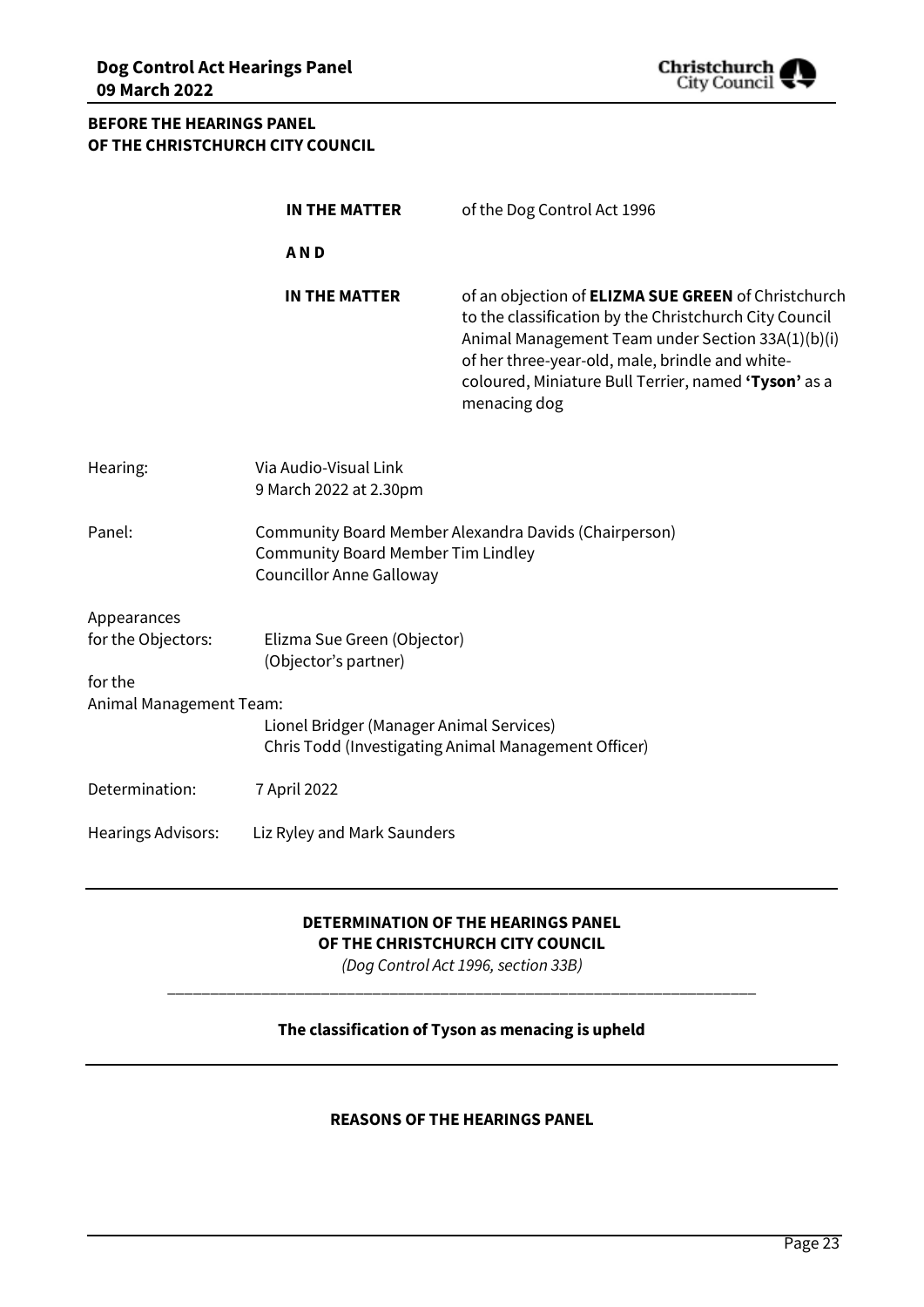## **INTRODUCTION**

[1] The hearing was held to consider an objection received from dog owner, Elizma Sue Green and her partner ('the Objectors'), to the classification by the Christchurch City Council Animal Management Team under Section 33A(1)(b)(i) of the Dog Control Act 1996 ('the Act') of their three-year-old, male, brindle and white-coloured, Miniature Bull Terrier dog, named 'Tyson' as 'menacing' – which classification creates special obligations imposed on the dog owner by, and described within, sections 33E-33F of the Act.

[2] Section 33A(1)(b)(i) of the Act, under which Tyson was classified, relates to a dog that a territorial authority considers may pose a threat to any person, stock, poultry, domestic animal, or protected wildlife because of an observed or reported behaviour of the dog.

[3] Under section 33A(2) of the Act a territorial authority may classify such a dog as 'menacing', and following a report that Tyson had, on 9 December 2021, attacked a dog, the Manager Animal Services under his delegated authority did so classify Tyson as a 'menacing' dog by causing to be given to the Objector, Elizma Sue Green (as the registered owner of Tyson), notice of the classification and other prescribed matters, including her right to object to the classification under section 33B of the Act.

[4] The Objector exercised her right to object to the classification of Tyson as 'menacing' and in accordance with her right to be heard in support of her objection she was referred to the Hearings Panel of the Christchurch City Council as the body with the delegated authority to hear and determine the objection.

[5] The Hearings Panel on 9 March 2022 heard the Objectors' evidence and submissions, and also heard from the Animal Management Team, having previously received a report from Lionel Bridger, the Manager Animal Services, together with the evidence collected by Animal Management Officer, Chris Todd, relating to the incident and classification.

[6] This report notifies the determination of the Hearings Panel that the classification of the Objectors' dog, Tyson, as 'menacing' is **upheld** and the reasons for its determination in accordance with section 33B(3) of the Act. The determination that the classification is 'upheld' signifies that Tyson remains and will continue to be classified 'menacing' and the relevant special obligations thus imposed by the Act in relation to 'menacing' dogs must be adhered to or the consequences for non-adherence set out in the Act will apply.

## **BACKGROUND**

[7] On 9 December 2021, the Council received a complaint from the owner of attacked dogs, the Complainant, alleging that that day her Chihuahua dogs had been attacked and bitten by the Objectors' dog.

[8] Animal Management Officer, Chris Todd, investigated the complaint and on the evidence and admissions gathered determined that the alleged dog attack on the Complainant's dogs did occur, causing bite injuries as indicated by the photographs and other evidence provided.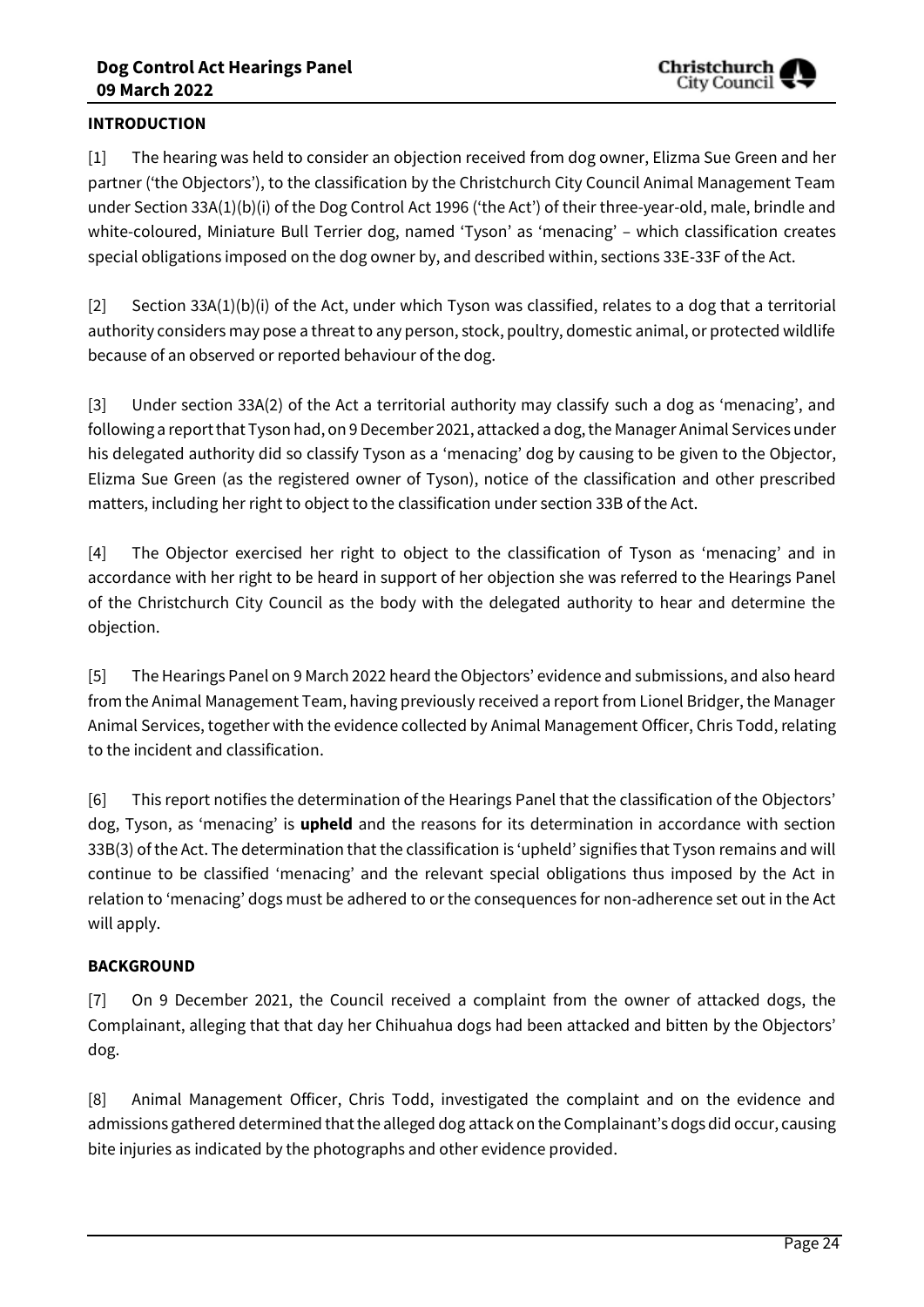[9] The Council's Manager Animal Services considered the evidence collated by the Investigating Animal Management Officer, and was satisfied that he had sufficient evidence that Tyson bit the Complainant's dogs. He considered because of this reported attack that Tyson may pose a threat, and so with delegated authority, classified the Objectors' dog, Tyson, as 'menacing' in accordance with section 33A(1)(b)(i) of the Dog Control Act (which relates to a dog that a territorial authority considers may pose a threat because of an observed or reported behaviour of the dog).

[10] The Council received from the Objectors a formal objection to the classification of their dog, Tyson, as 'menacing'. The objection triggered the appointment of a Hearings Panel to hear the objection with delegated authority to uphold or rescind the classification after having regard, pursuant to section 33B(2) of the Act, to:

- (a) the evidence which formed the basis for the classification;
- (b) the steps taken by the owner to prevent any threat to the safety of persons or animals;
- (c) the matters relied on in support of the objection; and
- (d) any other relevant matters.

The Hearings Panel had regard to these matters in reaching its determination as summarised in this report.

[11] The following report and assessment summarises a considerable volume of oral and written evidence and submissions presented to the Hearings Panel. It is not intended to be exhaustive in its scope or to present a transcript, but rather to summarise and identify what were considered to be the salient points.

## **THE HEARING**

#### **Submissions of the Animal Management Team**

[12] The Manager Animal Services appeared at the hearing to speak to his decision, which was subject to the objection to be determined by the Hearings Panel.

[13] The Investigating Officer had initially provided the following case summary of the incident leading to the classification:

*Last Thursday, whilst moving furniture through the front door at 21 Shearer Avenue, a family member has inadvertently left the door open, whilst at the same time a 'child-proof' gate (kiddy-gate) was also left open. The family's English Bull Terrier (TYSON) has exited the house through these open accessways.*

*TYSON has crossed Shearer Avenue to Shearer Park, where the complainant and her child were on the playground, whilst her husband was playing with their three Chihuahua dogs in the greenspace adjacent.*

*Initially TYSON has bitten TOYA (Chihuahua) but following intervention by [the complainant], TOYA was able to escape.*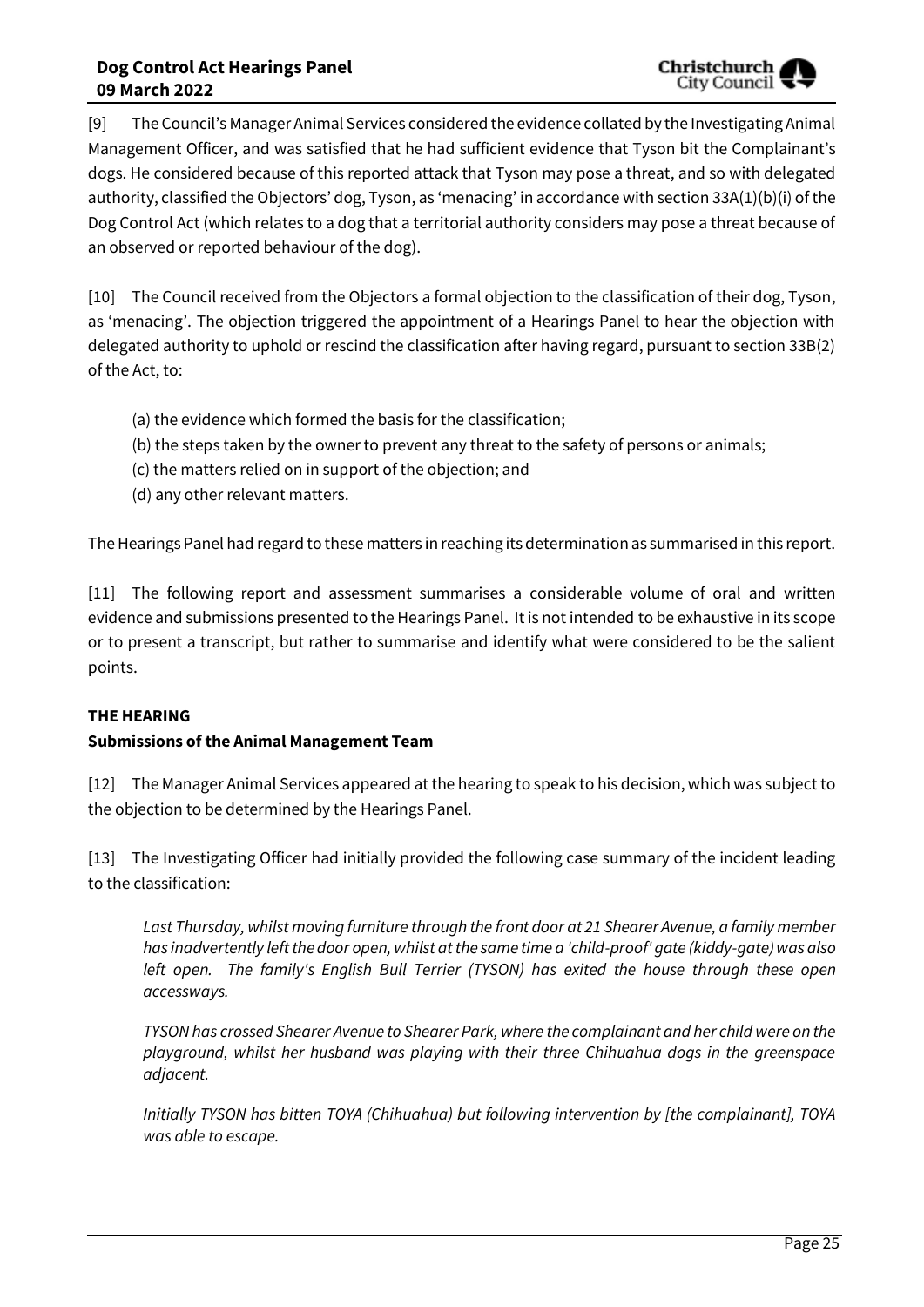*TYSON then turned his attention to TORY (Chihuahua), chasing him down and attacking him. Again [the complainant], assisted by a neighbour managed to pin TYSON down while [the complainant's] husband removed TORY from TYSON's grip.*

*Around this time [the Objector and her husband] and parents arrived, secured TYSON then returned a short time later in an attempt to discover what had taken place.*

*Vet treatment was sought for both TOYA and TORY. TORY required surgery to repair the damage to her abdomen.*

*TORY recently returned home and is expected to make a full recovery.*

#### *Mitigating Circumstances:*

*Lines of Communication were established early between all involved parties (texts on job), and updates / apologies forthcoming.*

*TYSON lives in a fully secure yard with (currently) three 'dog proof' boundaries established, and as a result of this incident one more will be set up with a 'kiddy-gate' going in at the front door.*

*Dogs normally reside in a large, fully fence and gated, concreted dog compound. There is a kiddy gate across the backdoor ranchslider. Another kiddy-gate separates the dining area from the kitchen / passage, whilst the new gate will go at the front door. The main driveway gate is automated and they have processes in place to reduce the risk of one party opening the gate whilst the dogs are running within the yard.*

*All vet bills to this point have been paid in full by the offending dog owner (as at 15/12/21).*

*TYSON is already desexed and microchipped and they already muzzle him when walking as it affords them more control.*

*Although not directly caused by them, the owner takes responsibility for the actions of his family member in leaving the door open. The vet at Avonhead Vet advised [the Investigating Officer] that the offending dog 'wasn't very good' else it would have killed the dogs…*

#### *Aggravating Circumstances:*

*It was a slightly 'care-free' attitude of a family member in leaving the gate open that lead to the incident, which requires addressing.*

*The injuries were significant (although expected when a dog of this size grabs one of the victims size).*

#### *Officer Recommendation:*

As the offending dog is already registered, microchipped, and de-sexed while the owner *understands his obligations in knowing that his dog has attacked that it must now be muzzled in public, therefore classifying Menacing would be a moot point, as such would be Dangerous as the conditions of providing an area for it to live (compound) have been fulfilled also.*

*The offending owner has been compliant the entire way through and paid the account at the first opportunity.*

*Regardless of what the initial complainant states who did not see it, this is the First Offence by this dog.*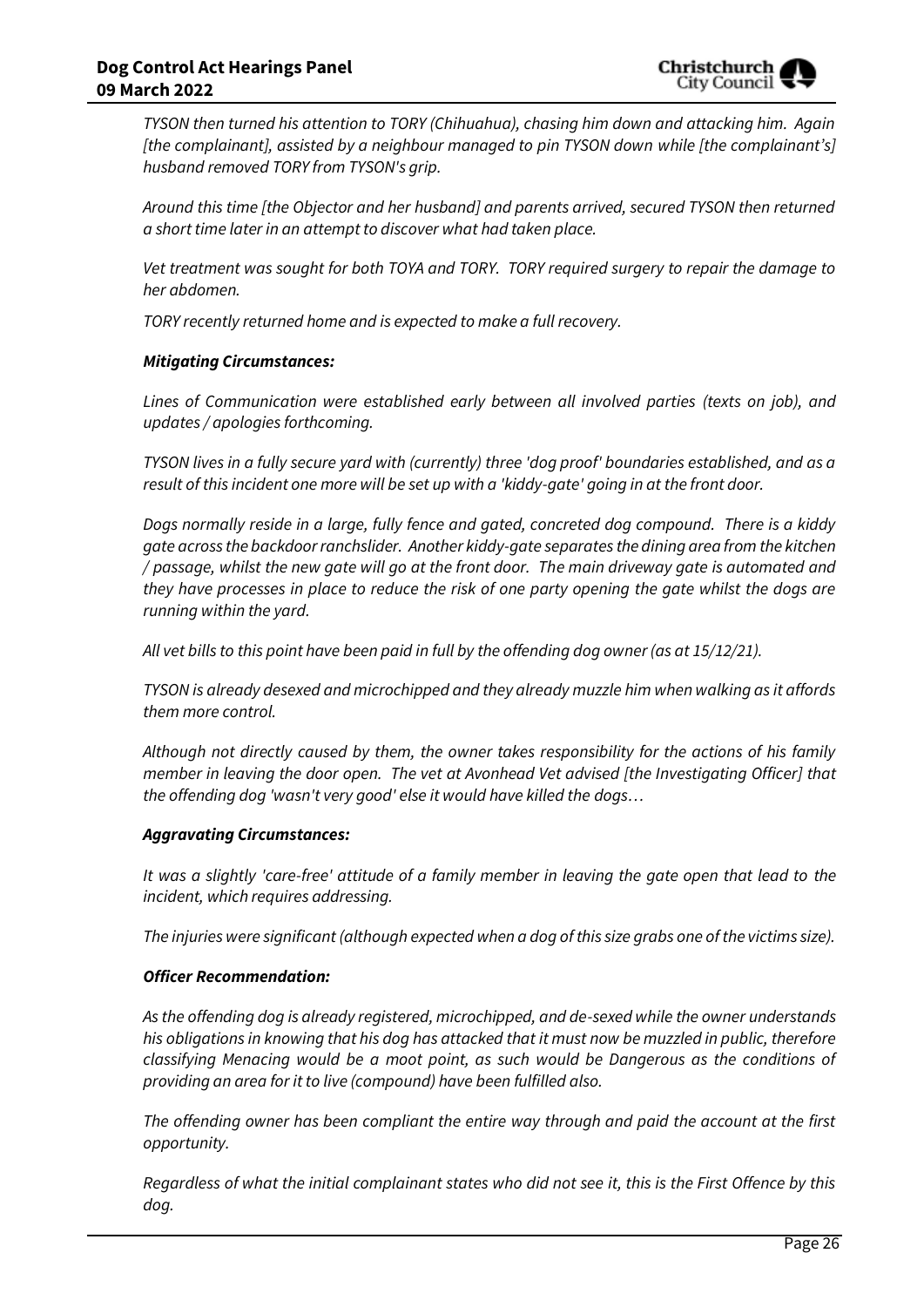*Recommend not Classifying but noting on file that owner is aware of s.62 obligations, following a WN for Section 57, and if necessary to infringe for Section 52A.*

[14] Animal Management's decision whether to classify a dog rests with the Manager, Lionel Bridger, however, and not with the Investigating Officer. Mr Bridger considered the officer recommendation, but decided that Tyson would be classified as 'menacing'.

[15] At the hearing, Mr Bridger described the incident complained of for the Panel and noted his summary of it as leading to his classification of Tyson as menacing as stated in his report:

*The family of the offending dog were busy moving furniture into the house at [their address] when a door was left open allowing Tyson to leave the property and proceed to [the] Park in the vicinity of the play ground equipment which is located approximately 70m from the offending dogs property. The complainant in the matter was in the park with her Child and husband they had there 3 Chihuahua dogs with them. Tyson approached one of the dogs (Toya) and bit him. The complainant intervened allowing Toya to avoid a further attack. Tyson then chased Tory and attacked him, the complainant and her husband intervened and managed to remove the dog from Tyson's jaws. Tory sustained serious injuries that required surgery to her abdomen. At the time of the attack Tyson was unsupervised in the park.*

[16] The Animal Management team responded to a question of clarification from the Hearings Panel, noting that the dog would only wear a muzzle in public, but would not be required to be muzzled in its backyard, so with the same circumstances, the situation could occur again.

[17] The Hearings Panel undertook to be open-minded in hearing the objection and to form its own view of whether the menacing dog classification was and is still appropriate having regard to the matters set out in Section 33B(2) of the Act as described further below.

## **Evidence of the Owners of the Dogs that were Attacked ('the Victims')**

[18] The first victim (wife) had provided the following statement to the Investigating Officer:

*I was playing with my daughter on the merry go round, when I heard my husband…screaming and turned to see a dog chasing TOYA initially and grabbed her before I managed to secure the other dog.* 

*There was no barking or growling from the other dog, it was so unexpected that it attacked, it may have just been coming to play initially, but no, straight attack. It was dark, blackish in colour, I believe an English Bull Terrier, muscly, not wearing collar for me to grab.*

*After that TOYA managed to run off away, eventually finding her at home. Unfortunately the other dog broke away from my hold as there wasn't really anything to grasp and that was when it attacked TORY.*

*I jumped on them both as it was holding TORY in its mouth. I held the dog down by grabbing its ear, pinning my knee on its neck to restrain him while [my husband] ran over and pulled TORY from its grip. He held TORY in his arms, and I still had the dog under my body weight until another man arrived, apparently another neighbour took over from me.*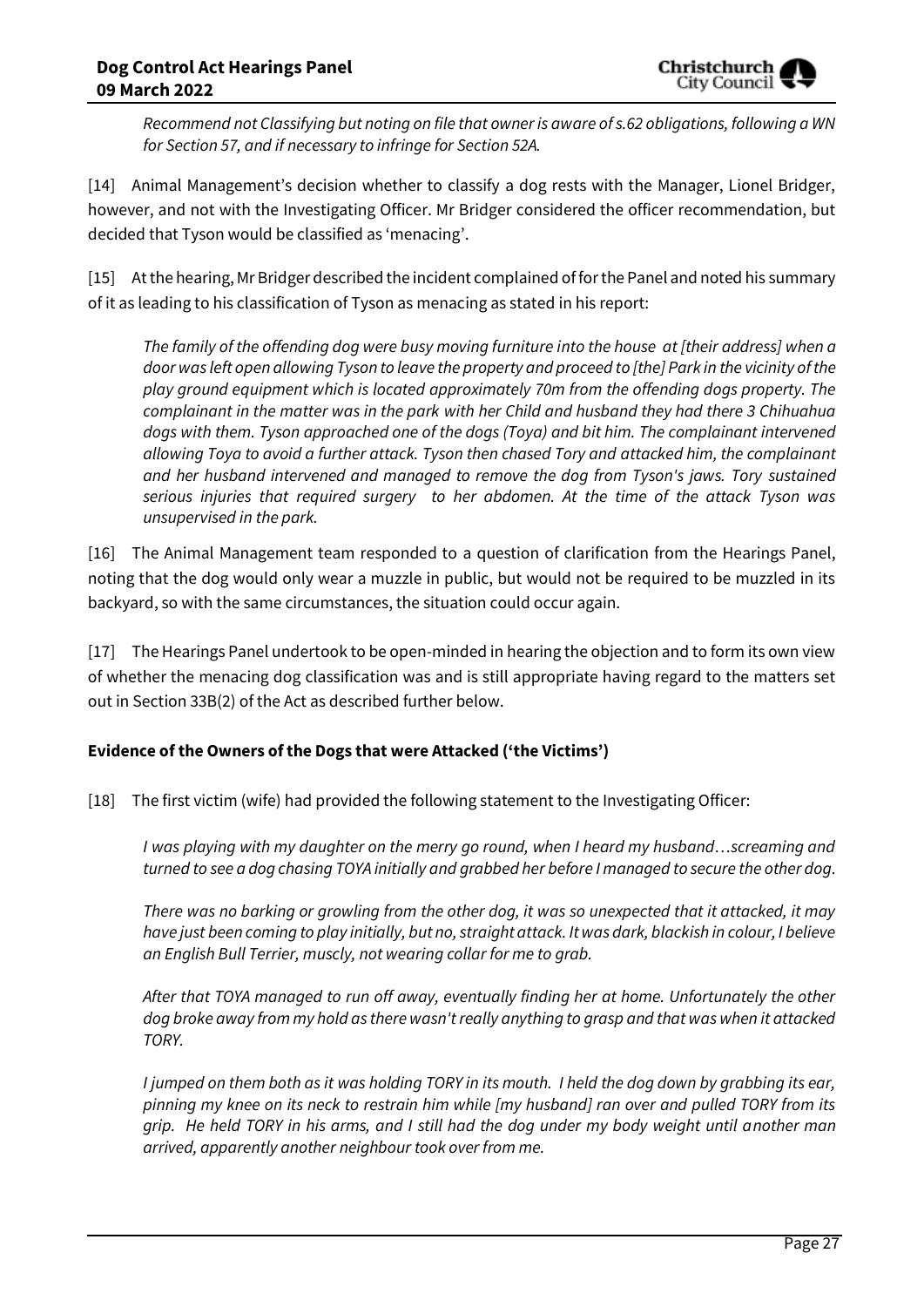*At that stage I went to comfort my daughter who was crying and screaming also. Another neighbour…had come to help too and when the man who was restraining the dog couldn't hold him, we ran to her place to be safe.*

*I couldn't look at TORY as she was bleeding so much, and really quiet. We rushed TORY through to the Afterhours Vets, and he underwent surgery immediately. She was transferred through to Avonhead Vets this morning and will remain there to see how he goes.*

*I've received the Clinical Records from the vets, and have provided them to Council, along with the bill. We paid the Afterhours \$1616.80, plus we will have further bills from our vet and possibly even more from Afterhours if TORY returns there overnight for monitoring.*

*We had a phone call from a man whilst at the vets last night who we believed was the dog owner. He spoke with [my husband].*

[19] The second victim (husband) had given the following statement to the Investigating Officer:

*I was at the park with my wife…, our daughter and our three Chihuahua's.*

*I was a few metres from the playground itself on a park bench. I was patting our older dog SANTE and I saw the Bull Terrier dog running at us. I tried to block him with my leg, TOYA ran but the dog grabbed TOYA. We were yelling and screaming and even tried kicking the dog.* 

*[My wife] grabbed the dog and TOYA managed to run away, last seen leaving the park. It got chaotic around there at that stage. The dog escaped [my wife] and attacked TORY our other young male dog.* 

*I was holding my daughter up at this stage but the Bull Terrier then chased down TORY grabbing him in its mouth. [My wife] jumped on the bull terrier by its head and neck so I helped and held down too. I then grabbed TORY from the dogs grasp, as another man arrived to help out.*

*I saw an open wound and flesh in his side, he was agitated and tried to bite me as obviously in pain. There was a lot of blood, and I have managed to capture a couple of photos of each dogs injuries and I will email those to Chris [the Investigating Officer] also.*

*We managed to get home and rush the dogs through to the afterhours vets, but prior to us leaving the owners had come out looking for their Bull Terrier, thinking it was their dog that got attacked.*

*This morning while [my wife] was at the vets I got a phone call from a man who said he was the owner, and we have agreed to meet at 5pm as he only finishes work at 4:30pm. …I will contact Chris after this meeting and let him know how it went as I am aware Council will want to interview him later.*

*At this stage I have nothing further to add as am sure [my wife] has covered off all the costs and vets details already.*

[20] The Victims and Complainant did not appear at the hearing, though the victims' evidence of the incident was essentially not challenged, so the Panel relied on the statements taken from them by the Investigating Officer.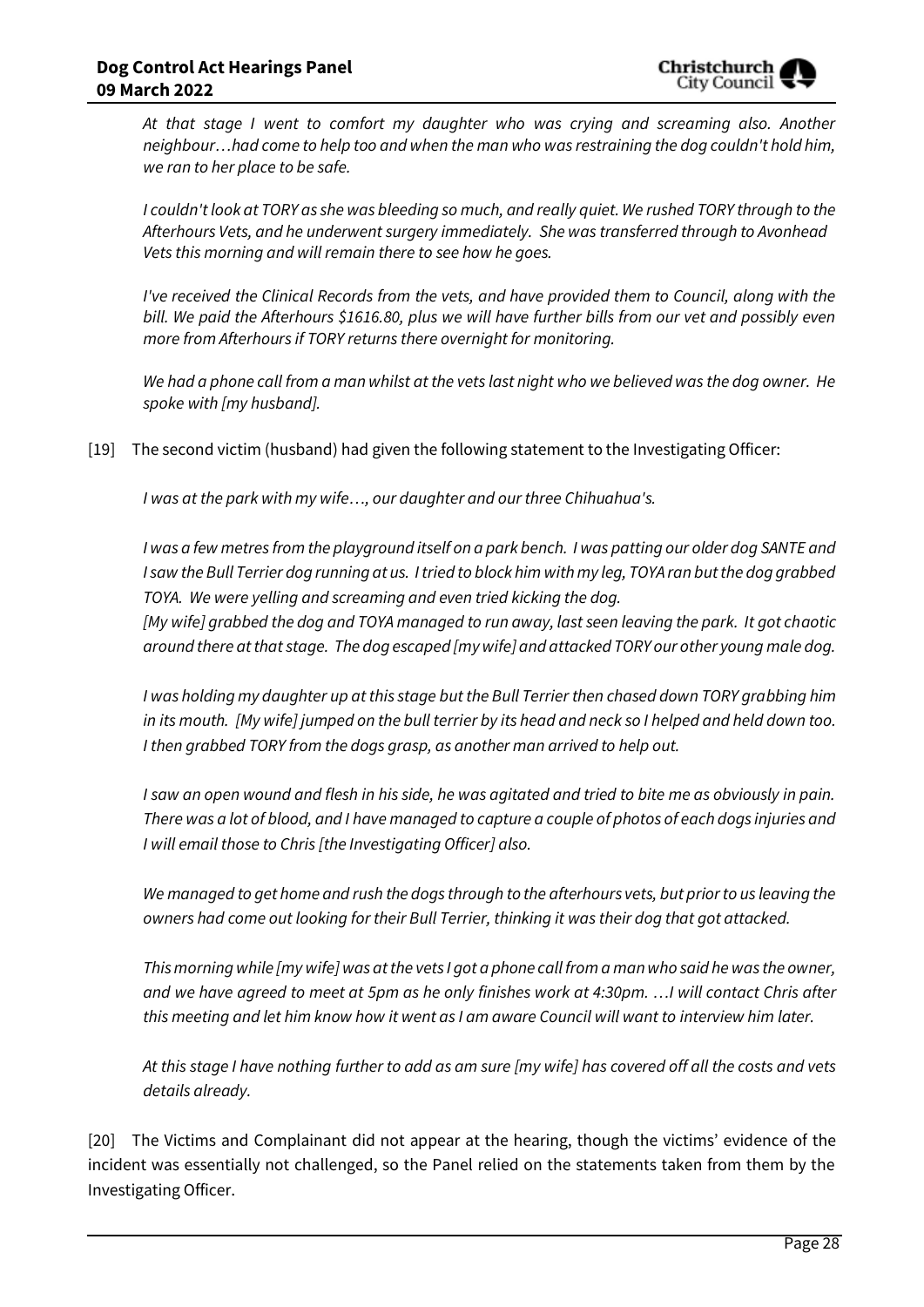

## **The Objectors**

## **Evidence and Submissions of the Objectors**

[21] In raising their objection in writing, the Objectors had written that:

*We would like to appeal TYSON 'S status classified to be Menacing.*

*After the incident of TYSON and the 3rd party we had constant communication between us and the other dog owners [the complainants].*

*We've paid all the vet bills given to us by [the complainants] in full.*

*Tyson is de-sexed by West Melton Vet Clinic and Micro Chipped.*

*This is the first ever incident with TYSON, people in our neighborhood never knew we had him.*

*We've also put a lot in place to ensure that this does not happen again:*

- *1. Kiddy gate in between the kitchen leading to the front door*
- *2. They are fenced off during the day in a gated section that's locked, when we are not home*
- *3. We do not take TYSON for walks (we never take him out of our yard)*
- *4. We've spoken to our family members about the seriousness of keeping doors and gates shut*

*5. We have good communication between the two of us when we come and go driving through the main gate*

*TYSON is an English bull terrier - Not classified in Schedule 4*

*We've read and understand Schedule 4, Section 33E, 57,63 of the Dog Control Act.*

[22] The Objector's husband had provided a statement around the time of the incident stating:

*On 9.12.21 at 19.45 at home…when we realised that TYSON was not here. In the lead up to that, my parents…had been visiting. Whilst here, we had been loading a bed from the front of the house onto a trailer which was parked in the driveway.*

*Generally between the back yard where the dogs are, there is a ranchslider, then a kiddie gate within the kitchen, then a front door to contain the dogs.*

*When we are away from home the dogs are secure in the dog run, or play den in the back corner of the property.*

*On Thursday night, we had finished moving and were all having a coffee in the kitchen. Unfortunately I think my Dad was the last one into the house through the front door, and when I realised that only LEIA was here with us I also saw the 'kiddie gate' was open.*

*I immediately went out through the open front door, while my wife was calling for TYSON.*

*Next door…I found a neighbour from further down the road and he told me there's 'a lot going on and he thought the dog lived next door but I told…that it was actually my dog TYSON, who I then bought home, through the front door and secured him in behind the kiddie gate with LEIA.*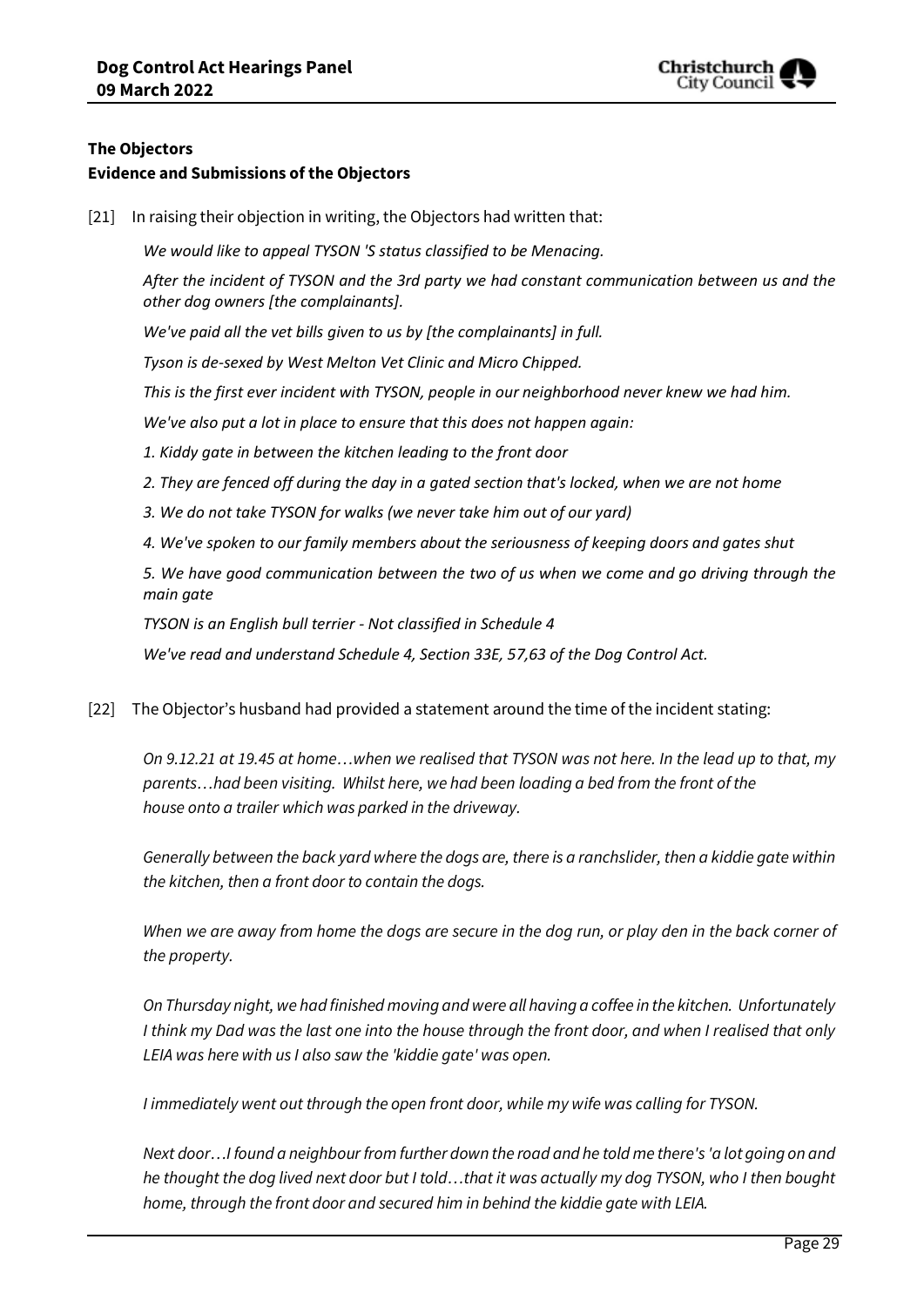*I then back outside and spoke with [my neighbour] again who told me that my dog bit two dogs in the park, and that the people mentioned lived in […]. He explained what had occurred, and said that one had run away, I offered to go and search, but instead went over the park. I introduced myself to [the victim, husband], the owner of the other dogs, and saw one of his dogs was lying there pretty injured.* 

*There was bit of a commotion as emotions were quite High. I remained quiet and took it all in, and in the meantime [the victim, wife] had gone home to get there vehicle. The lady from down the road…bought over a small cage. The injured dog was put in the cage and I said it needed to go to the vets. [The victim, husband] voiced his concerns to me as to what happened. They left with injured dog.*

*That same night I got [the victim, husband's] number off [a neighbour] and I called him the following morning. He wanted to meet that evening after 5 which I agreed to.*

*Both [victims] came to see [my wife] and I on Friday evening. We apologised to them for what had happened and asked that they keep us updated and send us the bill as we are happy to fully pay that back. We ensured we will keep in touch.*

*At this stage we've heard nothing from him so intend to make contact with them ourselves. Chris [Investigating Officer] has informed us the bill is over \$1600,although had said it was \$1100 on Friday.*

*To prevent this occurring again we are considering installing a kiddie gate at the front door. We also have automated gates at home and the First person inside them then secures the dogs in the house pending the other person coming in and closing the gates, without the chance of escape.*

*My parents feel very bad for what has happened and I'm sure they have learnt a valuable lesson also and now understand why we have these measures in place. They are very well aware of the consequences of the actions as they met us on the street in the aftermath of the incident. Both mum and Dad went across the road with me, and stayed until the dogs were taken off to the vets.*

[23] At the Hearing the Objector's husband reiterated his feeling of remorse for what had occurred, adding that steps had been put in place to prevent this occurring again. Unfortunately it was human error and they would fight for their dog he described as lovely and playful, and not a menacing dog.

[24] In response to the Panel's enquiries, the Objector's husband confirmed they kept in communication with the other party to ensure their dogs were alright. They play with their own dog in the yard and he is not taken out of the yard. They have another dog that Tyson is protective of and stated that was why Tyson does not get along with other dogs.

[25] The Objector stated that they did have a muzzle for Tyson as a puppy but they did not take him for walks so he does not know other dogs. They described the impact of the classification requiring muzzling Tyson in public, noting that while they do not take Tyson anywhere, it has a personal impact. They do not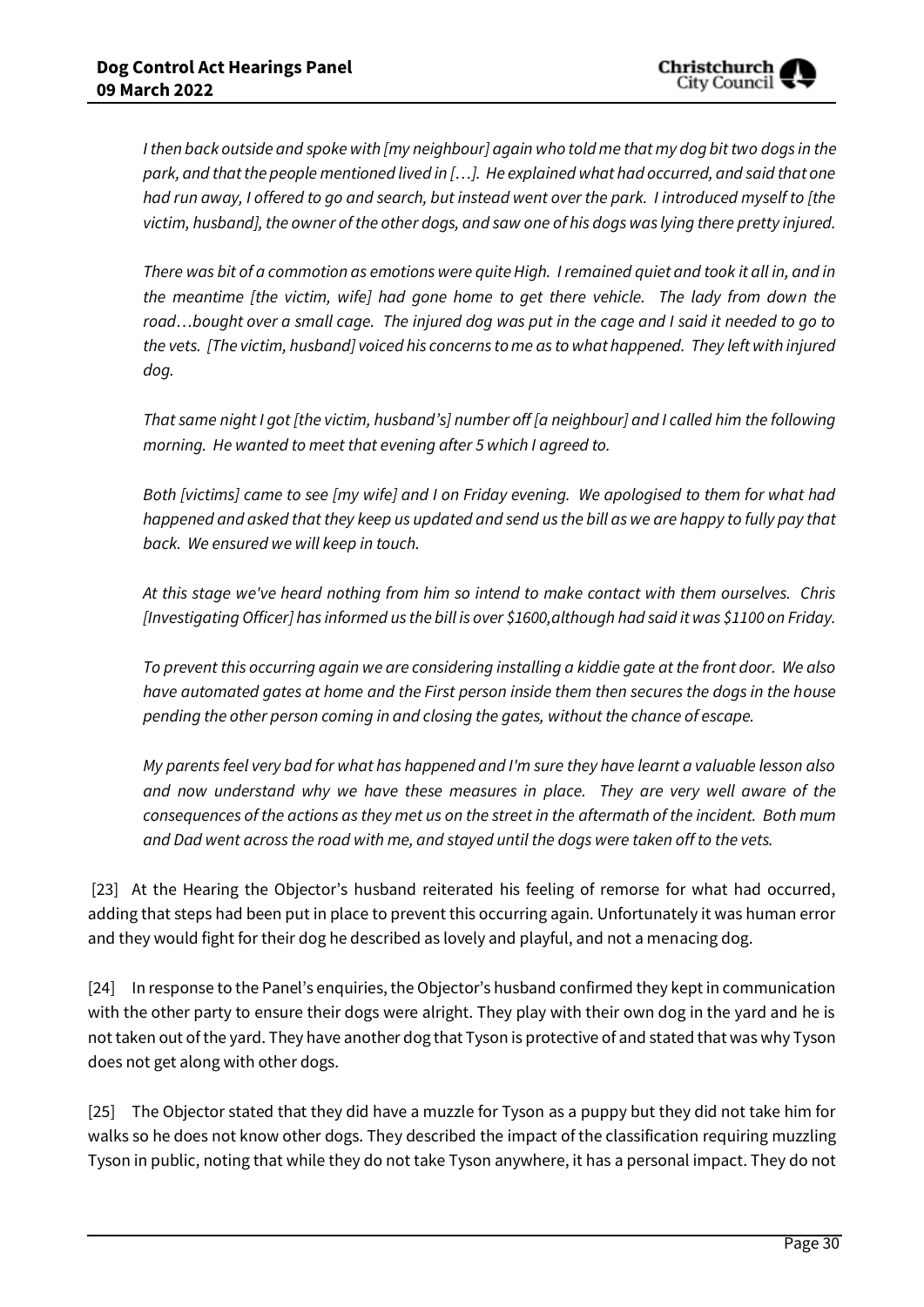see Tyson as menacing, stating that he is like a child for them and worth fighting for. In reply to a question from the Panel, they advised that the muzzle does still fit Tyson.

[26] The Hearings Panel thanked the Objectors for the time and work they have carried out in securing their property.

## **Reply by Animal Management**

[27] In response to clarification sought by the Hearings Panel, Mr Bridger outlined the escalated compliance model applied. Owners need to appreciate the classification, he said, and take into account the seriousness of the injuries. The legislation protects dog owners, and people need to be comfortable walking their dogs in public places. Mr Todd added that education on dog owner obligations was provided by the team, and the Objector has been provided with a copy of section 62 of the Dog Control Act. They meet every condition with the steps they have taken voluntarily, so the notification in writing is that they need to continue with this course of action.

[28] The Hearings Panel noted that the classification signals to the community that the Council does not want the situation of dog attacks to occur again and that it is not acceptable.

#### **RESERVED DECISION**

[29] The Hearings Panel considered that it had all the information it needed to have regard to under section 33B(2) of the Act after considering the evidence, information and submissions available to it.

[30] The Hearings Panel reserved its decision, which it now conveys as the decision to uphold the classification of Tyson as 'menacing' for the reasons that follow. The Panel's reasons are grouped under headings of the matters the Panel had regard to and without seeking to repeat all the evidence and submissions pertaining to these summarised above, which the Panel had due regard to.

## **The evidence which formed the basis for the classification**

[31] The evidence which formed the basis for the classification of the Objector's dog, Tyson, as 'menacing' was essentially agreed in regard to it being that Tyson attacked the complainants' dogs, Toya and Tori, and caused them the injuries depicted in the evidence.

[32] The Panel were satisfied that the evidence of the unprovoked attack suggested that Tyson may pose a threat to other dogs he is unfamiliar with due to his lack of socialisation. The fact of the attack and resulting injuries clearly in the Panel's view justified Animal Management imposing a preventative tool at the level of classifying Tyson as 'menacing' – recognising that there were some mitigating circumstances that are addressed below.

[33] This label of 'menacing' the Dog Control Act imposes is unfortunate and unhelpful, and the Panel's intent is not to create through it unwarranted stigma. It is simply the simplistic means through which the Act designates that dogs so classified, because they 'may' pose a threat, must be muzzled in some circumstances. As noted it is unfortunate and unhelpful that the Act plays into society's tendencies through such labels to move straight to polarities of people and dogs being either good or bad.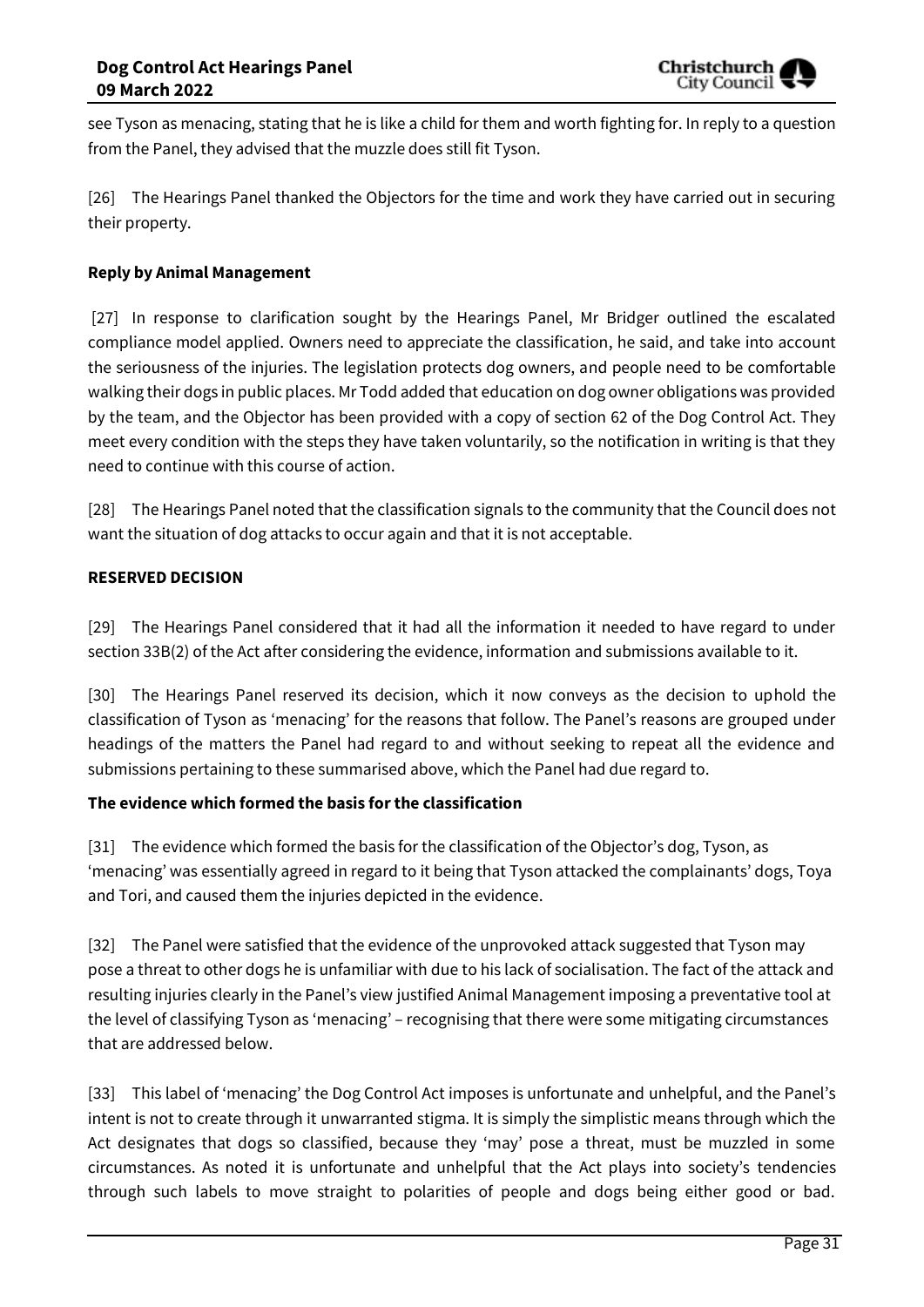Nonetheless, the Panel cannot change the Act, and must work within it to focus on its purposes, particularly as they relate to this tool being what is available to prevent future risk.

[34] This tool is not a great fit to the circumstances of the incident where Tyson accidentally escaped the property, but the evidence indicates that Tyson is not socialised to interacting with unfamiliar dogs, and it would be a cautious prevention of risk to have him wear a muzzle in public. It is again unfortunate that the use of muzzles is not more common and may attract unwarranted stigma, but the powers of the Panel to encourage more enlightened societal attitudes towards dog behaviour and the use of a muzzle as a simple means of navigating the complexity of dog behaviour, is limited to what it can record in its decisions. It is unfair to expect the average dog owner to overcome socialisation or anxiety issues in their dog once they have developed; ideally dog training would be in the mix, but territorial authorities need to address incidents as they arise with what they have in their toolkit, and the Panel considered that with the limited tools available classification was warranted by the evidence which formed the basis for it.

[35] It is to the credit of the Objector though that they accepted responsibility for the incident. The Panel could accept the incident arose from a mistake, and the Objector had done all they could to make the matter right. The Panel would not intend classification to punish Tyson or the Objector for what cannot be changed, as it is instead a preventative tool. The Panel can accept that mistakes happen, but it is evident that Tyson is not socialised to unfamiliar dogs and continues to pose a risk to them, suggesting a preventative tool is warranted.

[36] Again, it is recognised that this tool is not well suited to the circumstances of the incident where Tyson came to be accidentally in public, in which event it may not be reasonably expected he would be wearing a muzzle, but even if the Panel had discretion to impose another more restrictive classification or consequence available under the Act which might address that, the Panel was impressed by the extent to which the Objector engaged in trying to make things right and preventing recurrence, as admirable and what should be encouraged in these matters, so the Panel would not support a more restrictive classification or severe consequence.

[37] The classification may not add anything in practice given the Objector already prevents any risk to other dogs by avoiding Tyson coming into contact with them, but the fact that there is need to supports that the classification should be upheld as a background requirement. Indeed, it may be considered that it may be preferable, rather than simply avoiding Tyson coming into contact with unfamiliar dogs, to attempt the hard task of addressing socialisation with professional training, and taking Tyson out of his yard wearing a muzzle, where permanent containment to his yard, extensive as that yard may be, might conceivably be too restrictive, subject to opinion of a professional trainer as might be sought.

[38] The Hearings Panel, having regard overall to the evidence which formed the basis for the classification of Tyson as 'menacing', considered that it was sufficient to form the basis for the Animal Management Team's classification of Tyson, recognising that it would proceed to consider the Objector's evidence and their submissions in support of the objection to the classification.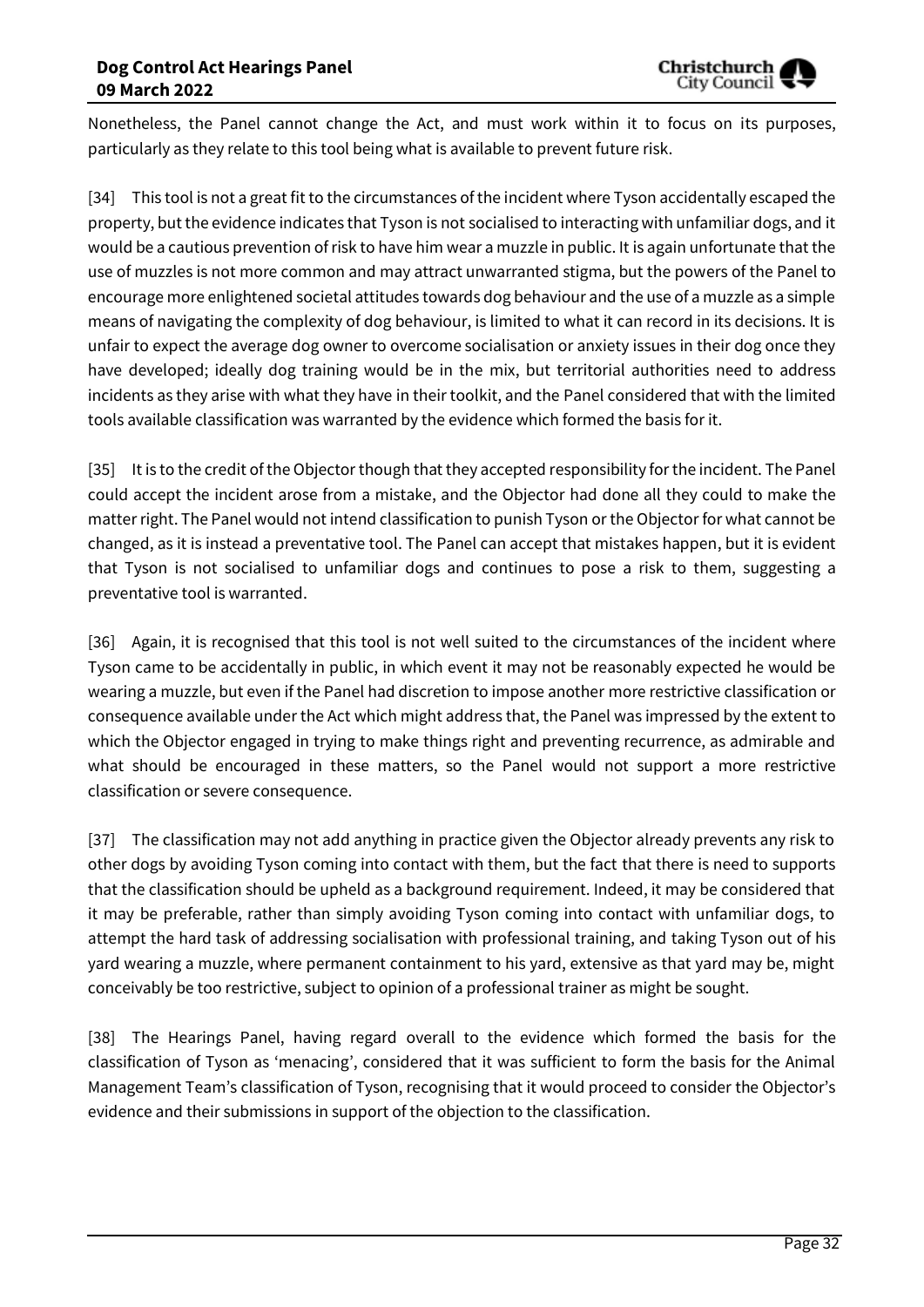#### **Steps taken to prevent any threat to the safety of persons or animals**

[39] It was not doubted that the Objector was sincere that they would from now on contain Tyson. The Hearings Panel recognised that the Objector and her partner were responsible dog owners who had learnt the need for vigilance, and were persons capable and positively inclined to heed that lesson, admiring their dedication to Tyson, and noting their positive engagement with Animal Management, and attempts to make things right, as things to be recognised and encouraged as key in these matters.

[40] The Hearings Panel accordingly considered the Objector's submissions in regard to the steps they were taking to prevent any further incident. However, the Panel considered that the attack demonstrated that the Objector did not have Tyson under effective control at the time of the incident to prevent the attack, and the tool of classification under the Act should be upheld to address such special requirements being in place in respect of Tyson.

[41] The Panel regarded the Objector as credible, and having the best intentions, but given the nature of the attack, and acceptance of the issue with socialisation, the Panel would have required the highest level of convincing that the risk had been entirely eliminated to rescind a 'menacing' classification, which it had not reached. The socialisation issue would have needed to be resolved, and though the possibility of still engaging a professional trainer may not enable the Objector to re-access this process, the Panel would emphasise that the classification is not intended to impose moral judgement upon Tyson or the Objector. The Objector's good moral character in positively engaging in this process is to be encouraged, and it is understood how the socialisation issue arose, no doubt contributed to by the Covid-19 lockdown restrictions as indicated by the Objector.

[42] The Panel can only uphold or rescind the 'menacing' classification in dealing with the objection, but notes that the classification will not entirely substitute for the Objector taking other steps, and the Panel was pleased to be dealing with a responsible, honest and competent Objector who it perceived would take the other steps necessary.

[43] Though the Panel has considered the steps taken by the Objector to prevent any threat, having also considered the objects of the Dog Control Act and the seriousness of the incident, it is not persuaded to rescind the classification by the responsible steps the Objector is taking with respect to Tyson.

#### **Matters relied on in support of the objection**

[44] It was very much to the credit of the Objector that they were helpful and proactive in taking responsibility for the incident and resulting costs immediately. The Panel were impressed by the Objector's apologetic, honest and empathic presentation. They were equally impressed by the mature factual account from the Complainant, admiring the civility and maturity of how all involved handled what was clearly a distressing incident.

[45] The Panel in the circumstances of the incident, having considered the matters relied on in support of the objection, see fit to uphold the classification. The Panel note again that classification is a preventative measure, and is not intended to be punitive; the Panel considered the Objector's responsibility in addressing containment of Tyson, and their reparations and co-operation with Animal